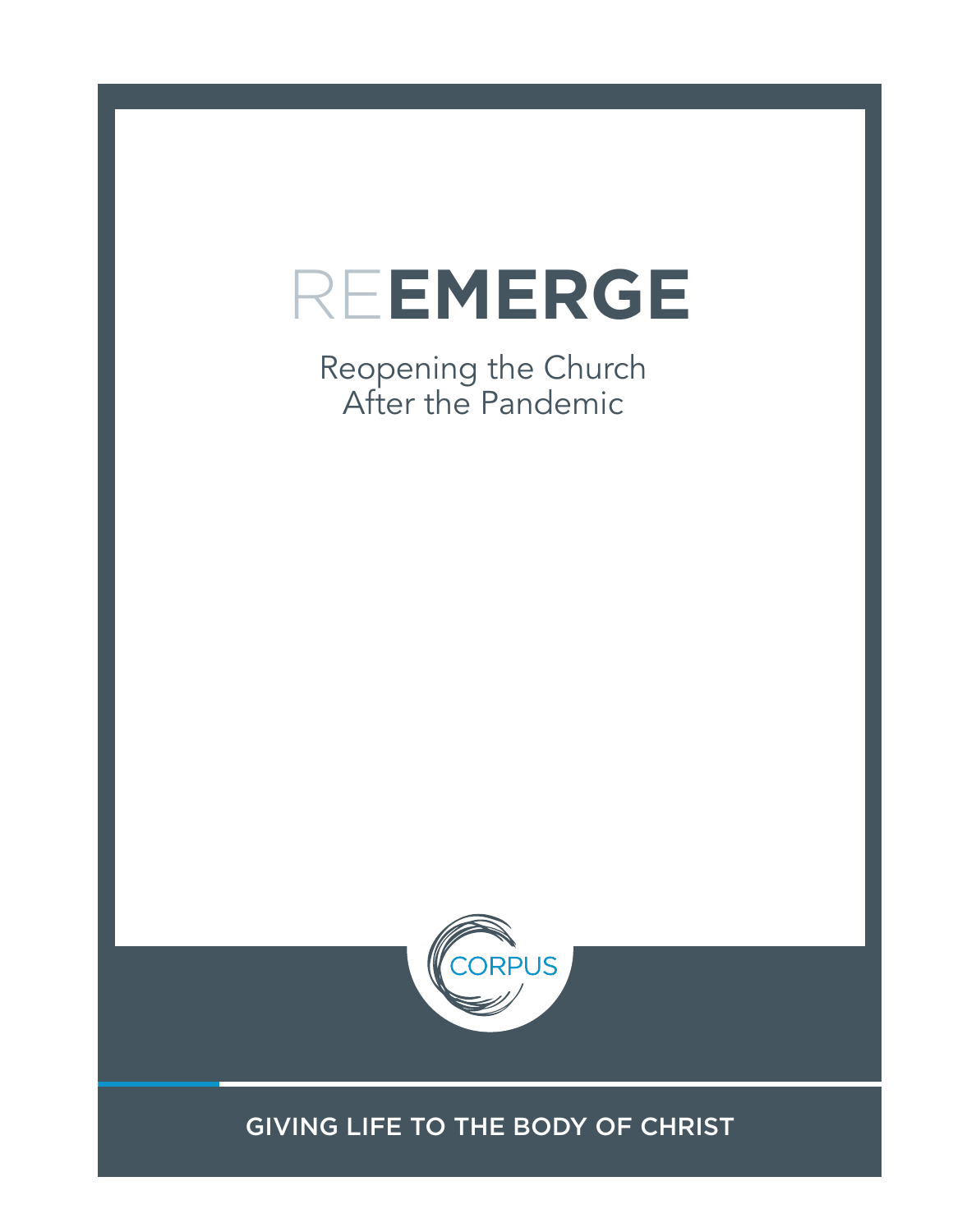# RE**EMERGE**

The CORPUS team has been working with pastors, churches and network leaders from across the country and around the world during the Coronavirus pandemic. We are working with several frontline countries and states who have been leaders in emerging from Coronavirus lockdowns. There are important lessons to be learned and considerations to make with regards to reopening the church and returning to more normal operations. This free resource is provided to you to assist you and your leadership team in reemerging from the disruptions the Coronavirus has caused. Ultimately, you must decide when and how to reemerge from the pandemic. We are neither doctors or legal experts, and we are not giving medical or legal advice in this resource. Our team is seeking to help your church team think, pray, and make decisions with a circumspect perspective.

In RE**EMERGE**, you will find perspective-gathering resources, checklists, and worksheets to assist you in thinking through how your team can lead your church to reemerge from the pandemic. Our hope is you will have weathered the storm of the crisis and you and your church will reemerge better than before the crisis began.

The crisis has forced the church into new models of ministry that might have otherwise taken years to develop and embrace. You must not surrender the new ground the Lord has given you. This tool builds on several of the assumptions you will find in the RE**THINK** resource that was developed by the CORPUS team on the front end of the crisis. You may need to visit the CORPUS website and click the RE**THINK** button to download this resource, too. Both resources will help you rethink and reemerge from the crisis better able to fulfill God's mission for your church.

Finally, utilizing RE**THINK** and RE**EMERGE** may lead you to the place where a complete RE**FOCUS** is necessary. Helping churches refocus is our team's specialty, and we would love the opportunity to help you refocus your church.

You can visit our website to learn more.

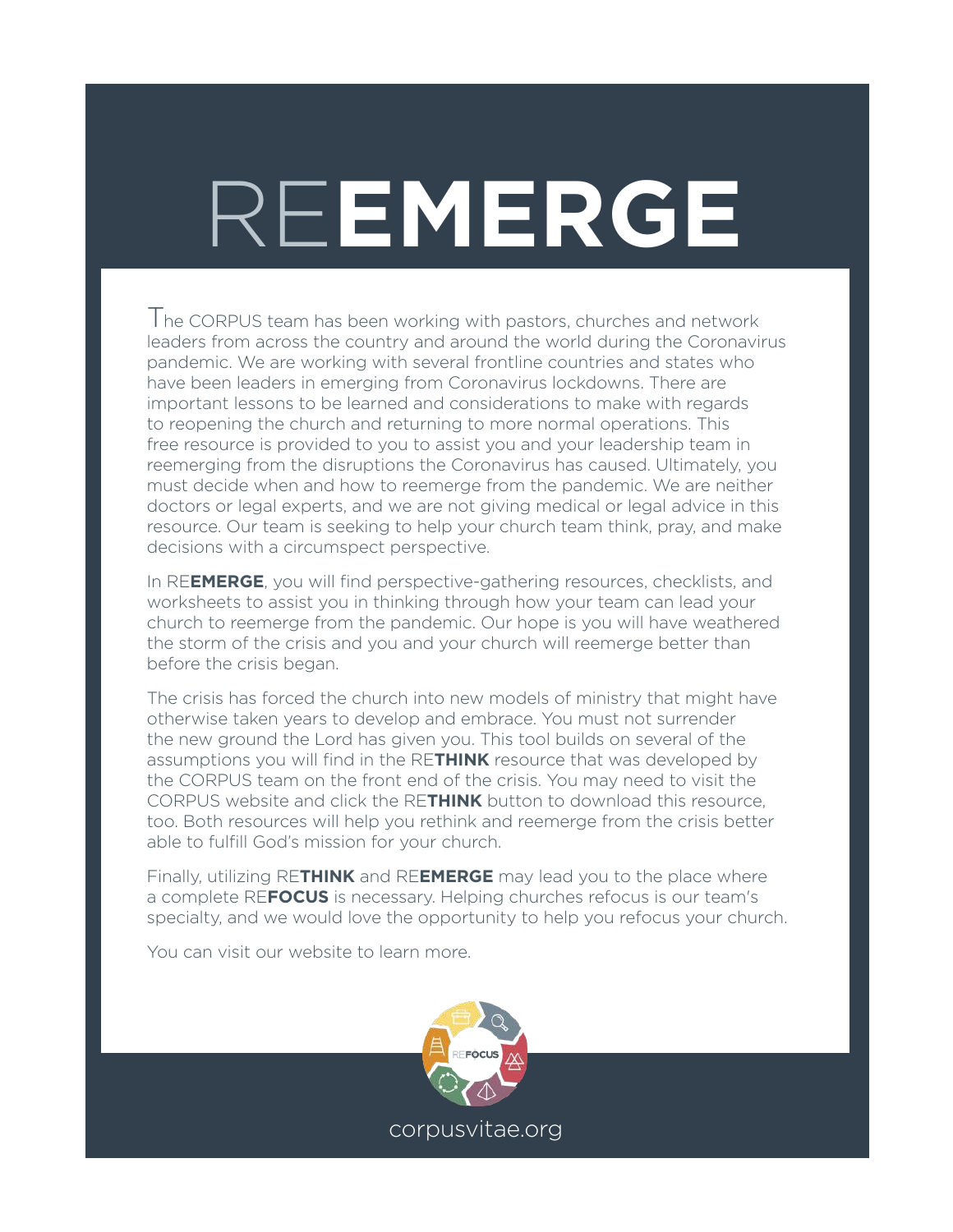## REEMERGE | Disruption



Disruption is a perspective-gathering article that can be found on our blog at **drrobpeters.com.** Our belief is that it can help your team recognize the opportunity Coronavirus is providing the church.

#### Disruption – It may be the opportunity you have been looking for!

Thinking the COVID-19 disruption could help the church might sound strange or even devious at first. But consider that the church in North America has not been doing all that well for the past decade, and you may rethink the opportunity the crisis presents to the church.

Since upwards of 80% of churches have plateaued or are declining, you have to conclude most churches have been stuck in patterns of irrelevance and insignificance for a long time. Many pastors have been challenging the existing culture within their church, but have found their churches resistant to change. But now . . . change has been forced upon the church. The forced disruption from COVID-19, social distancing, quarantining, etc., at first caused pastors to react, but now the ongoing reality is causing pastors to rethink how they do ministry. This is not a bad thing!

Pastors started by rethinking how they streamed their Sunday morning worship service. But as time is progressing pastors, staffs, and church leaders are rethinking everything. They are rethinking how discipleship is resourced and practiced. Pastors are rethinking how they are mobilizing people for missional engagement. Churches are rethinking how they communicate to and care for their congregations. Church leaders are rethinking how they meet and make decisions.

Now marry these two ideas: God disrupted our everyday lives, and the church in North America needed to be disrupted. Could God be up to something NEW here? I think He is. Allow me to speculate a little about people, churches and pastors.

People are more flexible now than they have been in a long time. The norms and expectations have been shattered. Everything is being renegotiated. Everything is on the table when it comes to change. This is the single most opportunistic moment for change within the church since WWII, and the church needed to change. The question is: how are you planning for long-term change so when the crisis is mitigated, you and your church don't fall right back into old patterns that lead to greater decline once COVID-19 is gone?

The church is asking existential questions for the first time in a long time. These existential questions have to do with the mission of the church, how the church does ministry, and what really matters to the church. Everything else has become superfluous. People need the church now more than ever, and usually in times of crisis people gravitate to the church. However, this time they cannot "come" to church. So, churches are having to reinvent how they are sharing the gospel, discipling followers, and mobilizing members. This is driving pastors and churches back to the essential aspects of what ministry was intended to be.

Pastors are innovating and taking risks for the first time in a long-time, aka "acting in faith." Without faith it is impossible to please God, and currently some churches are in danger of pleasing God for the first time in a long time. Pastors, we have to believe the second half of **Hebrews 11.6,** too, "that he is a Rewarder of those who diligently seek Him." I believe if the church can get out of its way (get out of its patterns of "how we have done church" in the past) this might be the church's finest moment in our lifetimes.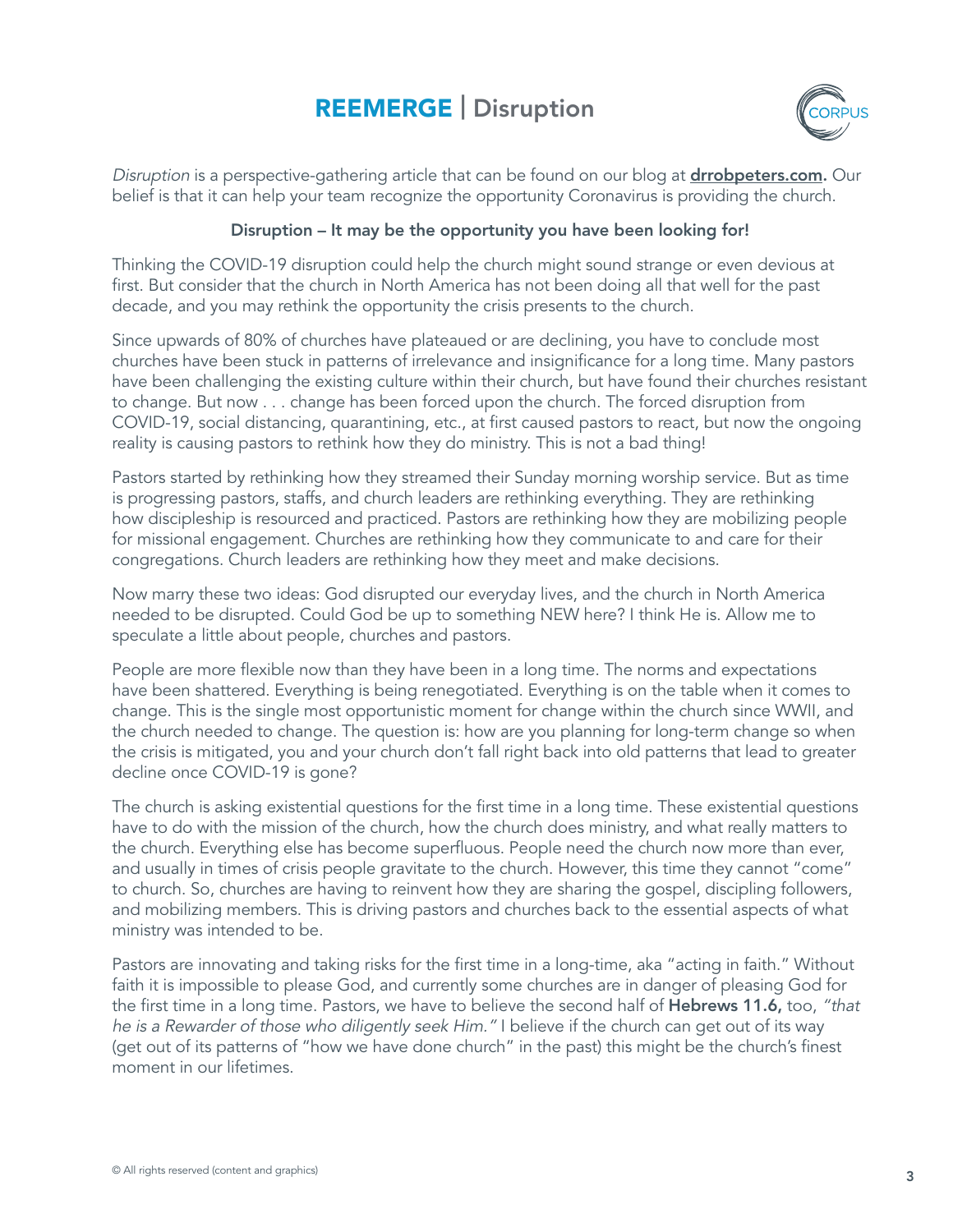

## REEMERGE | Disruption

God has never wasted a crisis! It was Henry Blackaby that termed the concept "Crisis of Belief" in Experiencing God, and he taught us how God intentionally brings His people to the crisis moment in order to cause them to act in faith and rediscover who He is. God has caused people to turn to him in faith through crisis. He has transformed people through the crisis. He has changed people's perspective through the crisis. He has revealed Himself through the crisis, and so much more.

Churches, pastors, Christians, don't waste the crisis. Let this be the moment for this generation when we rediscover and recommit to the mission of the church.

Ps 34.17-20 says, "When the righteous cry for help, the Lord hears and delivers them out of all their troubles. The Lord is near to the brokenhearted and saves the crushed in spirit. Many are the afflictions of the righteous, but the Lord delivers him out of them all."

To learn more about the RETHINK resource, visit our website and click the RETHINK button.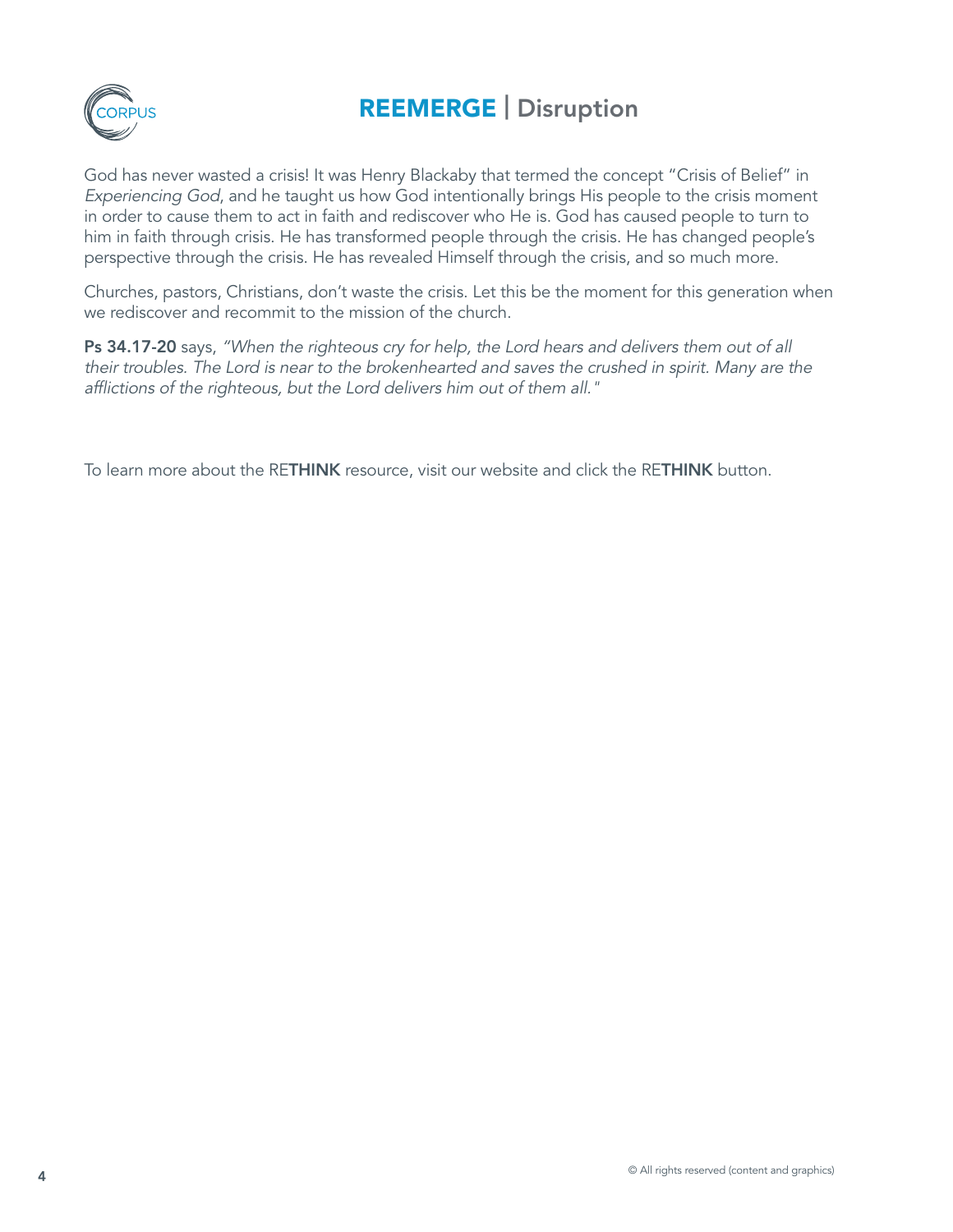#### REEMERGE | Church Utilization Cycle Chart



The following is a cycle chart adapted for church utilization. This chart combines the bell curve with the Kubler-Ross curve. The bell curve is a popular resource that many churches have drawn upon for years as they think about the cycles their church goes through. The Kubler-Ross curve has been used by churches to describe the stages of grief and how to respond to a crisis. The two charts together create for the church a chart that the business community has utilized for decades as they have measured the ebb and flow of business activity.

The business cycle chart has not been used by the church historically. However, at this crucial moment it is relevant, and our team has adapted it for use within the church. The reason it has not historically been used is that the church has rarely been at a moment when it has flushed all the non-essential ministries out of its system and rebuilt a renewed model of itself for future use that is intended to be more effective and efficient. Our team believes the church is at such a rare moment right now. We believe the church can rebuild its ministry around only essential ministries with the potential that the church can reemerge different from before the crisis, but much more effective and much more efficient than it was prior to the crisis.



This is a rare moment for the church given that we have experienced the depression and trough for the first time since WWII. This moment means many things in the church can properly die off, while many other things can emerge as a new and better version of a timeless aspect of the things Jesus intends for the church to practice. You and your team will need to determine what you want to feed so that it lives and what you want to starve so it dies. This is probably the most critical time in the life of your church during your lifetime.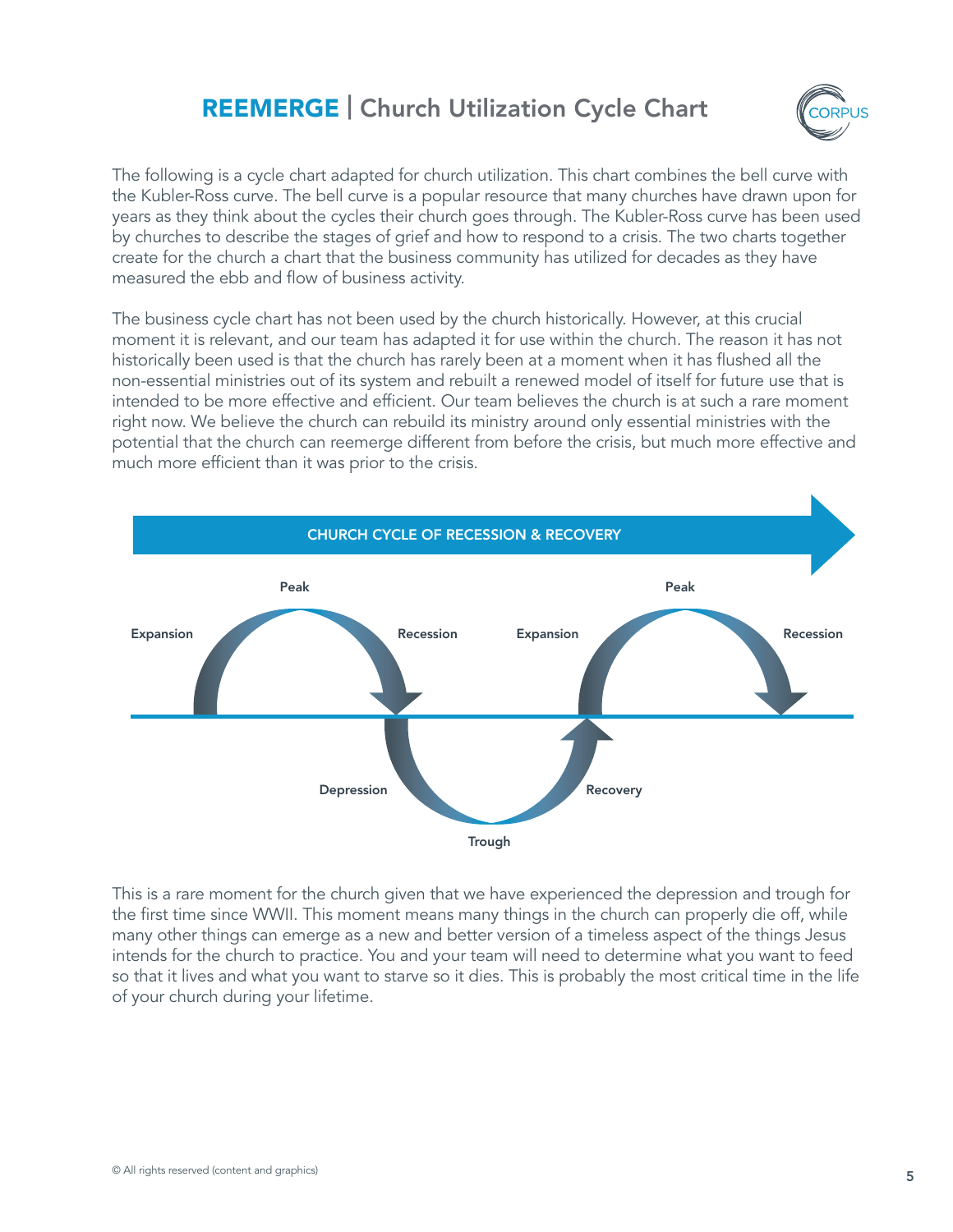

## **REEMERGE | Church Utilization Cycle Chart**

What needs to be promoted, and how will you promote it?

What have you learned that you don't want to surrender after the crisis is over? \_\_\_\_\_\_\_\_\_\_\_\_\_\_\_\_\_\_\_

Who have you engaged that you want to remain engaged with after the crisis is over?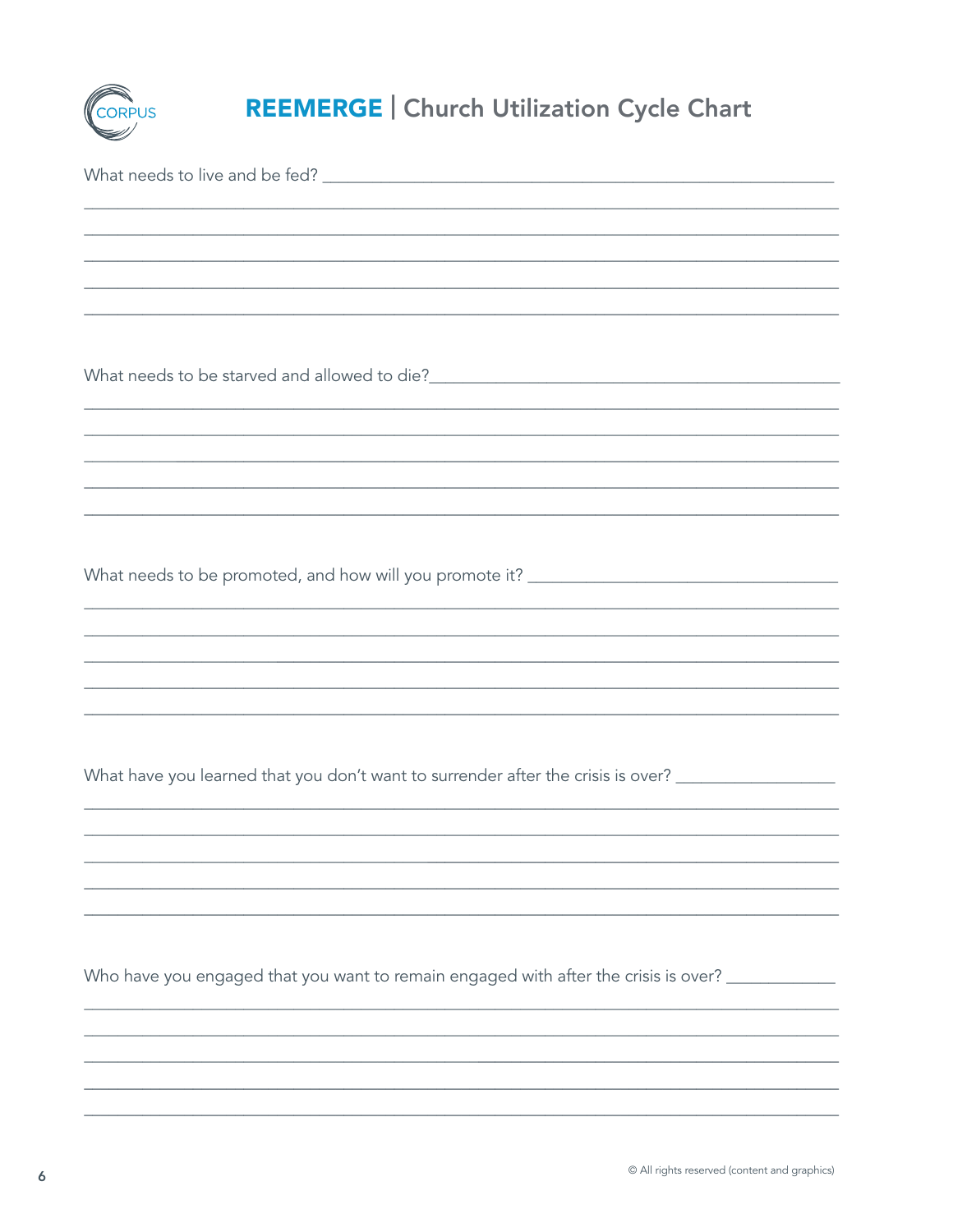## REEMERGE | Post-Coronavirus Church Norms



#### TEN POST-CORONAVIRUS CHURCH NORMS

Ten Post-Coronavirus Church Norms anticipates the new norms that will emerge from the global experience with the Coronavirus.

Leading up to Easter, pastors and churches were rightly focused on Easter Sunday and the hopes of the Resurrection. Easter is the apex of all Christian hope and celebration. But since Easter Sunday has passed, pastors and churches have become very aware that post-Easter ministry is feeling very different and more long-term than anticipated.

Our team **www.corpusvitae.org** works with churches, networks, and denominations in 12 states and seven countries, which allows us to observe larger trends in church life. As we work with, interview and survey our partner churches, trends are beginning to emerge. Here is what we are hearing, observing and anticipating:

- 1. People will gather in **smaller worship settings and smaller small groups** (50% full will be the new full and people will walk out of full rooms and worship centers).
- 2. The church will recover its essential ministry and non-essential ministry will have fewer participants and get less money.
- 3. The church has given people permission to stay home for worship services and worship attendance will go down another 15%, but online viewing will go up 50%.
- 4. Pastoral care will **focus on psychological issues** and the church will finally engage the mental health crisis.
- 5. Discipleship will occur in groups of three during the workday and groups of 12 or less in homes in the evenings.
- 6. Missions will focus more on the *immediate community* than traveling abroad.
- 7. The church will **redefine hospitality** in the age of social distancing. There will be no potlucks and no greeting time during the worship service.
- 8. The church will **partner with the business and medical community** in new and creative ways to solve community challenges.
- 9. Money will flow to mission(s) and ministry and out of programs and facilities.
- 10. Preaching will focus on meaning and significance so that the existential questions people are asking can be answered.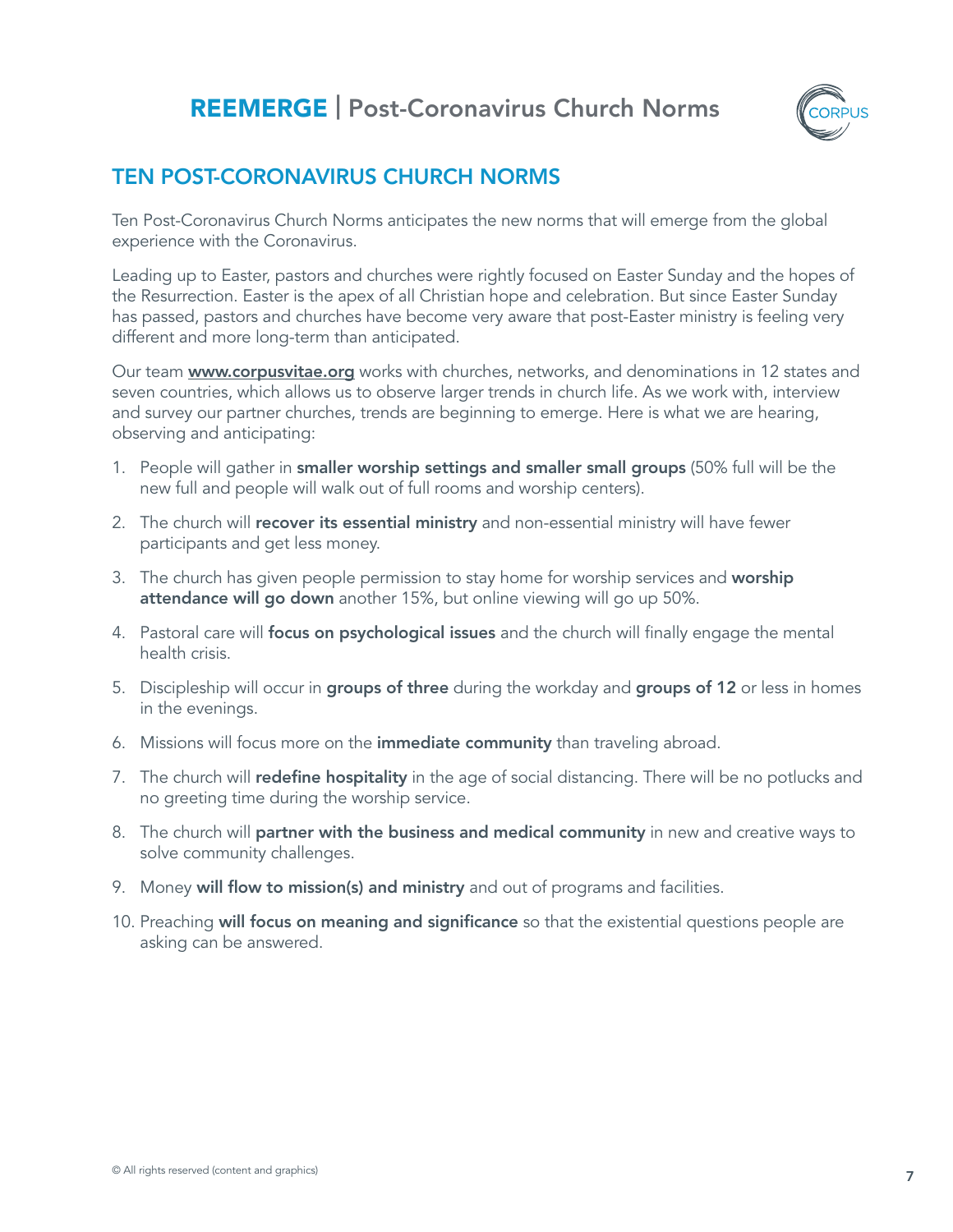

## **REEMERGE | Post-Coronavirus Church Norms**

Coronavirus is changing the way people think about church. Our team believes that churches that view themselves as a movement instead of an institution can thrive in the new realities they face.

What specific changes do you anticipate your church facing after the crisis has passed?

| 1. | <u> Alexandria de la contrada de la contrada de la contrada de la contrada de la contrada de la contrada de la c</u>                                                                                                                                                                                                                                      |
|----|-----------------------------------------------------------------------------------------------------------------------------------------------------------------------------------------------------------------------------------------------------------------------------------------------------------------------------------------------------------|
|    | 2. $\frac{1}{2}$ $\frac{1}{2}$ $\frac{1}{2}$ $\frac{1}{2}$ $\frac{1}{2}$ $\frac{1}{2}$ $\frac{1}{2}$ $\frac{1}{2}$ $\frac{1}{2}$ $\frac{1}{2}$ $\frac{1}{2}$ $\frac{1}{2}$ $\frac{1}{2}$ $\frac{1}{2}$ $\frac{1}{2}$ $\frac{1}{2}$ $\frac{1}{2}$ $\frac{1}{2}$ $\frac{1}{2}$ $\frac{1}{2}$ $\frac{1}{2}$ $\frac{1}{2}$                                    |
|    | $\frac{3}{2}$                                                                                                                                                                                                                                                                                                                                             |
|    | $4.$ $\overline{\phantom{a}}$                                                                                                                                                                                                                                                                                                                             |
|    |                                                                                                                                                                                                                                                                                                                                                           |
|    | $\delta$ . $\qquad \qquad$                                                                                                                                                                                                                                                                                                                                |
|    |                                                                                                                                                                                                                                                                                                                                                           |
|    | $8.$ $\overline{\phantom{a}}$                                                                                                                                                                                                                                                                                                                             |
|    | 9. $\overline{\phantom{a}}$                                                                                                                                                                                                                                                                                                                               |
|    | $\begin{tabular}{c} 10. \end{tabular}$                                                                                                                                                                                                                                                                                                                    |
|    | $11.$ $\frac{1}{\sqrt{11}}$ $\frac{1}{\sqrt{11}}$ $\frac{1}{\sqrt{11}}$ $\frac{1}{\sqrt{11}}$ $\frac{1}{\sqrt{11}}$ $\frac{1}{\sqrt{11}}$ $\frac{1}{\sqrt{11}}$ $\frac{1}{\sqrt{11}}$ $\frac{1}{\sqrt{11}}$ $\frac{1}{\sqrt{11}}$ $\frac{1}{\sqrt{11}}$ $\frac{1}{\sqrt{11}}$ $\frac{1}{\sqrt{11}}$ $\frac{1}{\sqrt{11}}$ $\frac{1}{\sqrt{11}}$ $\frac{1$ |
|    |                                                                                                                                                                                                                                                                                                                                                           |
|    |                                                                                                                                                                                                                                                                                                                                                           |
|    |                                                                                                                                                                                                                                                                                                                                                           |
|    |                                                                                                                                                                                                                                                                                                                                                           |
|    |                                                                                                                                                                                                                                                                                                                                                           |
|    |                                                                                                                                                                                                                                                                                                                                                           |
|    | $17. \_$                                                                                                                                                                                                                                                                                                                                                  |
|    |                                                                                                                                                                                                                                                                                                                                                           |
|    | 20.                                                                                                                                                                                                                                                                                                                                                       |
|    |                                                                                                                                                                                                                                                                                                                                                           |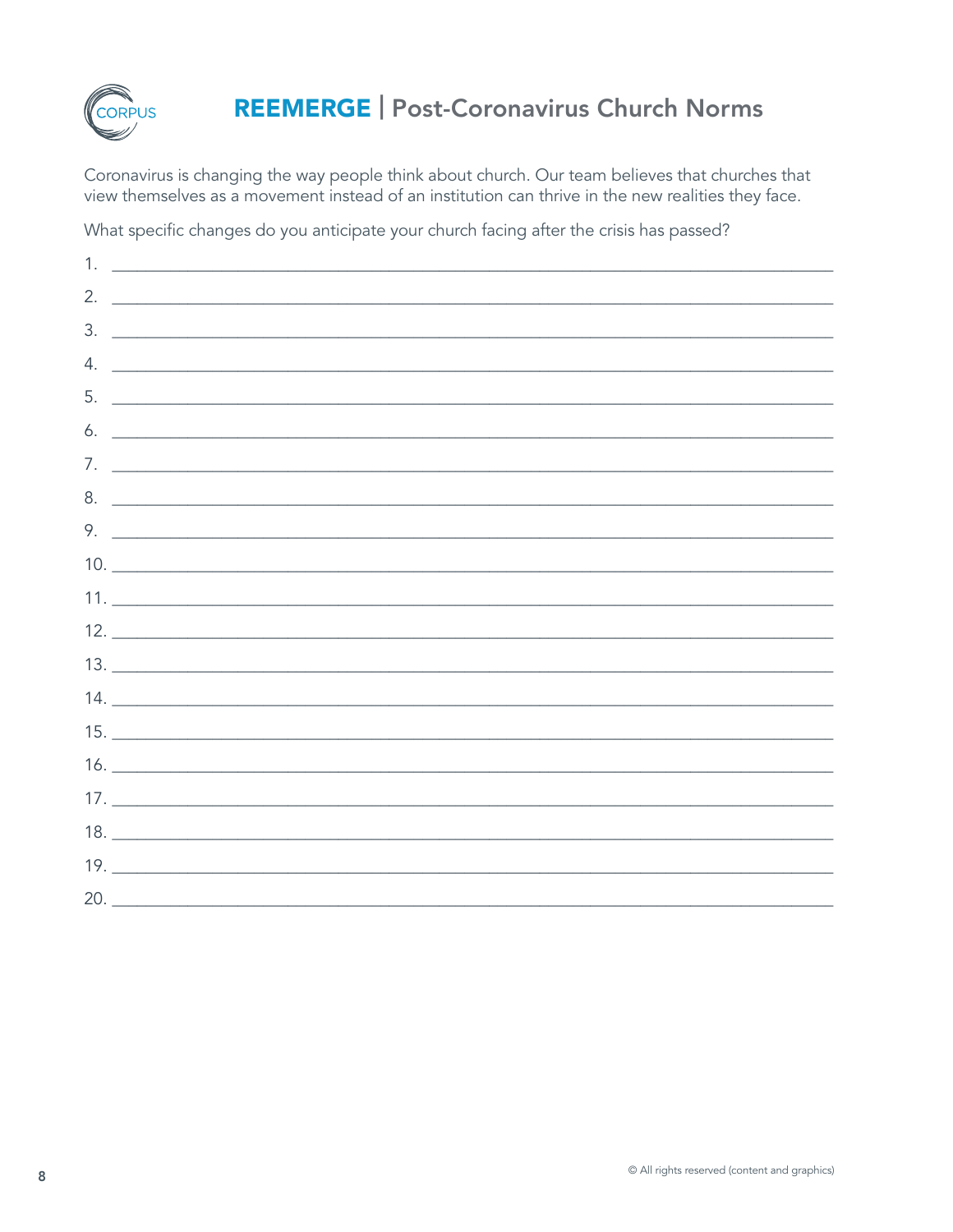#### REEMERGE | Reorientation



Reorientation reminds us that despite disoriented experiences in life, God is working to reorient the church and His people. Built on the five stages of grief, which the church has long used to explain the struggles people have with death and other change, this article orients leaders to how the Coronavirus has caused the church to accelerate the pace of change to a degree not ever experienced in our lifetimes. As your team begins to think about how to reemerge, you must especially focus on the last three stages in the graph.

#### FIVE STAGES OF GRIEF CURVE

When the realities set in, people were moving towards the deepest point of the grief curve. The evidence was everywhere. Personally, I heard from pastors who are helping churches and Christians whose desperation and frustration were real.

The macro-social dynamics revealed the evidence. The divorce rate in China skyrocketed. The cause? Too little money, too much screen time, too much conflict, too little communication about expectations, and uneven division of housework and childcare. **Remote therapy** surged in America. Early indications were there were not enough counselors to help those who were crying out in pain for help. **Domestic abuse** calls surged. Physical abuse, emotional abuse, and relational breakdowns were all occurring.

The five stages of grief inform us about the difficulty of the situation. Depression is what we experienced. (The diagram below is from a resource called RETHINK provided by the CORPUS team. It explains the stages of grief people and organizations are going through during the current crisis).



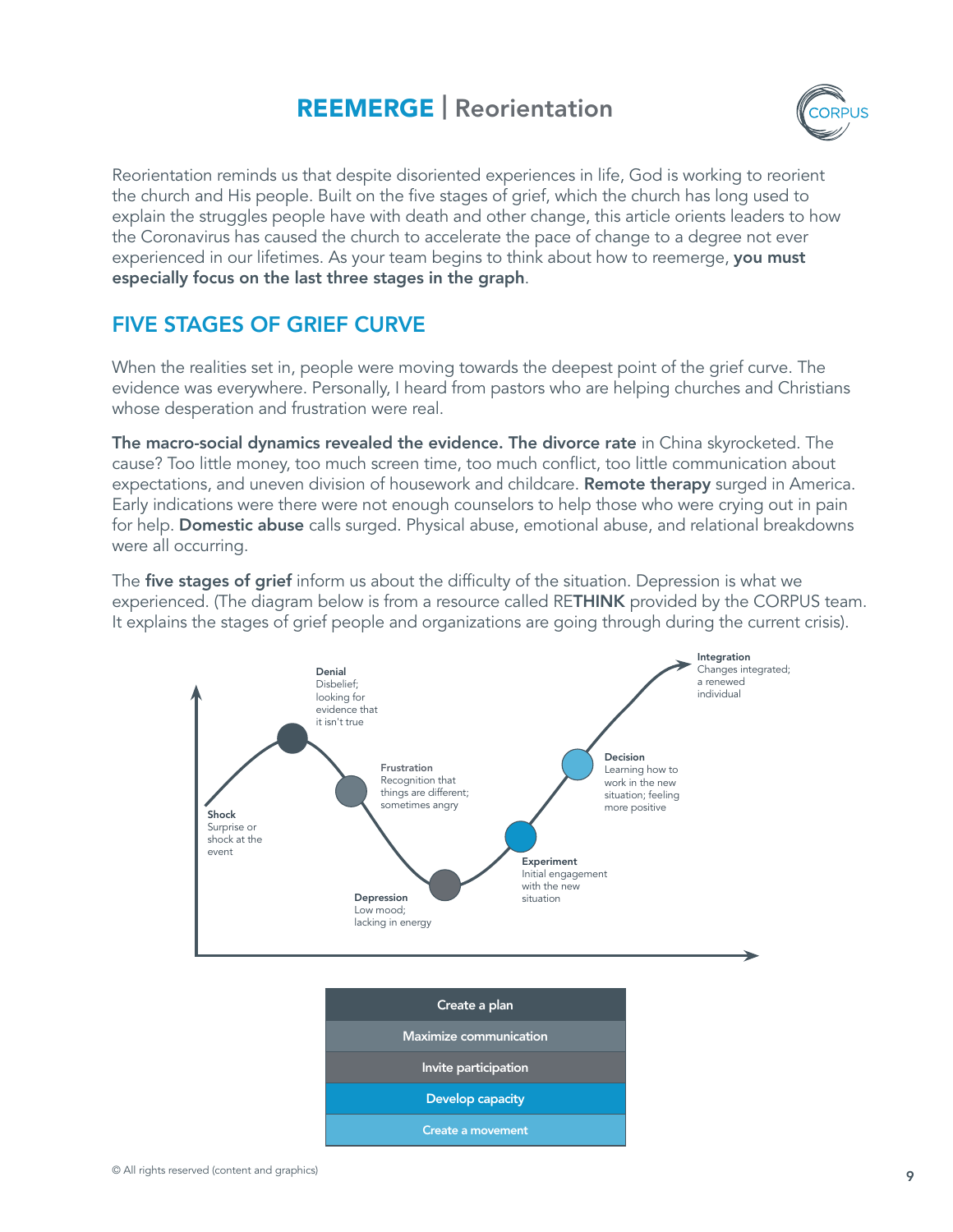

## REEMERGE | Reorientation

Is there anywhere we can turn for help in the crisis? **Psalm 121.1-2** says, "I will lift up my eyes to the mountains; From where shall my help come? My help comes from the LORD. . ."

The desperation in the trough was real. And even unexpected voices are encouraging people to turn to God. The governor of Mississippi led his state in prayer on TV. A CNN news anchor asked a Christian pastor to pray on air. Hollywood entertainers are online telling people to turn to Jesus and read the Bible. A businessman stood in the Rose Garden and preached the Gospel with the President standing beside him. The Prime Minister of Australia is leading viewers in prayer on television. Things must be really bad, and they are. In times of disorientation we find our Reorientation in the Lord.

One of the places many are turning for help is to the book of Psalms. I have noticed more pastors preaching from the Psalms, more posts on social media quoting the Psalms, many governmental officials appealing to the Psalms, and many churches are reading from the Psalms during their online services. People are seeking to give comfort, hope, direction, understanding and more to their listeners. I think the Psalms are the perfect place to turn in these disorienting times.

It was **Walter Brueggemann** in his groundbreaking book, The Message of the Psalms, that provides one of the most meaningful and simplest outlines for understanding the Psalms. Brueggemann identifies three types of Psalms in the cyclical nature of the human experience. According to Brueggemann, there are **Psalms of Orientation, Psalms of Disorientation**, and **Psalms of** Reorientation.

While the Psalms of Orientation are a distant memory right now, most people can relate to the **Psalms of Disorientation**. Let me give my own outline to the Psalms of Disorientation. What we are facing is disorder leading to disruption, leading to disorientation, resulting in discouragement and for some even disillusionment.

It is at this low point of disorientation where the human heart recognizes it is empty and hurting, and it is powerless and helpless. We realize we cannot control the outcome of the crisis. We are not in charge of the circumstances. The thin veneer of human control is shattered, and we are asking existential questions about life's meaning: what do I truly believe? and where, if anywhere, can I turn for help? This is life's most vulnerable moment; however, it is spiritual life's most valuable moment.

It is here where the Psalms really can help us! As Brueggemann says, "the Psalms of Disorientation teach us how to talk to God in our desperation." The Psalms reveal it is ok to be angry, frustrated, and hurt. It is ok to vent these feelings and fears to God. It is ok to wrestle with these issues.

You/I are not the first to do this. As a matter of fact, every generation must have this moment, or they are doomed to live a shallow, insignificant life. This season of suffering has been called the dark night of the soul, and it is a place where God does some of His very best work. We learn to walk by faith and not by sight. We learn the world is broken and we come face to face with the fact that we are broken, too. We, like Job, sit in our sorrow and gain a much better and more realistic view of the world we live in and the life we live.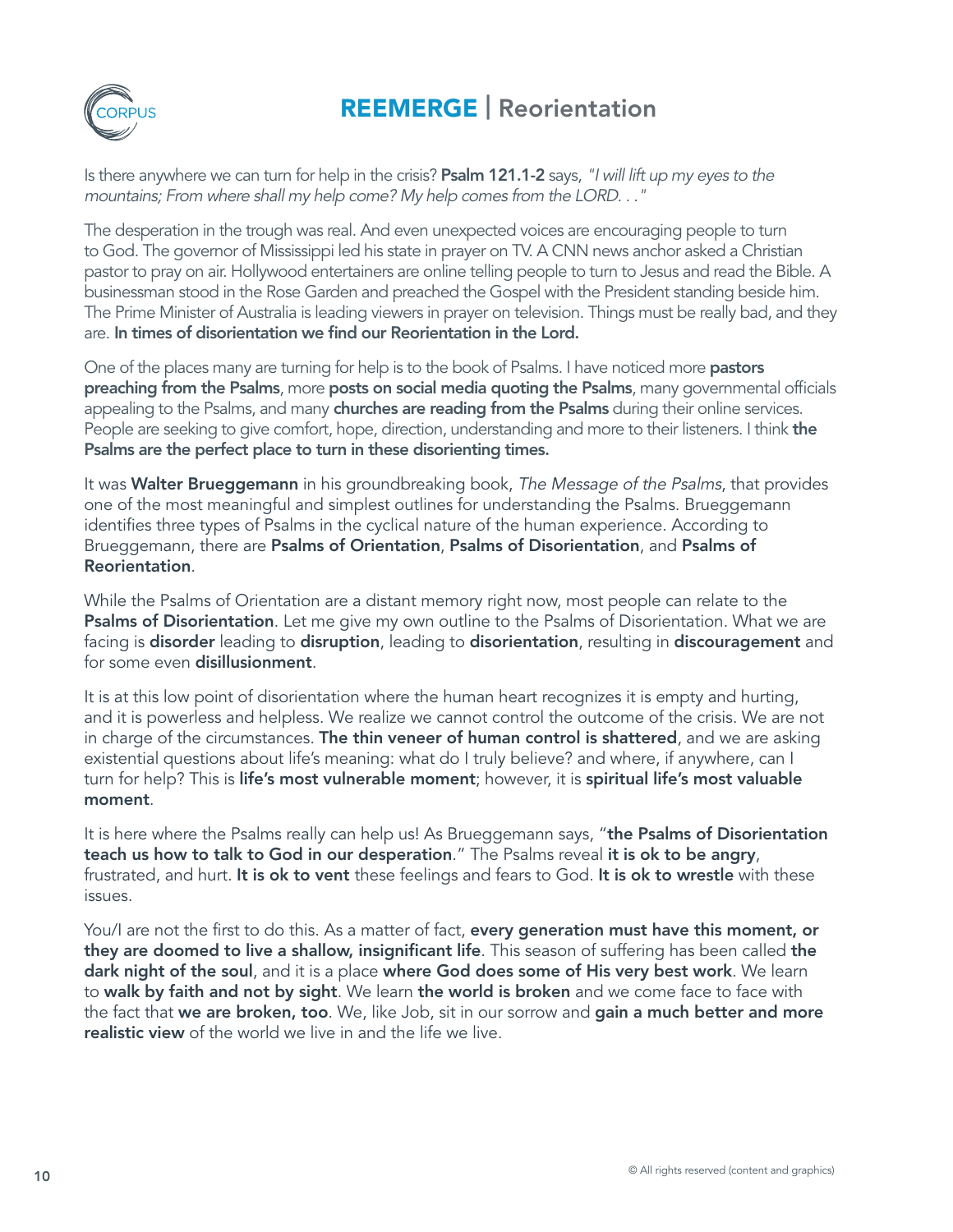#### REEMERGE | Reorientation



Thankfully, for the believer, disorientation is not the last word! There is a coming reorientation for those who will put their hope in God. Psalm 73 was King David's ultimate reorientation. In light of his troubles, he makes his way into the presence of God confessing "his foot had almost slipped." But when he comes to the Lord and finds spiritual reorientation, his "bitterness melts away and his hope surges." He confesses his faith and trust in God, "Whom have I in heaven but you? and besides You I desire nothing on earth. My flesh and my heart may fail, but God is the strength of my heart and my portion forever."

Here are the four things David teaches us that come with our spiritual REORIENTATION:

- 1. **RELATIONSHIP** Our isolation is overcome by the most meaningful relationship we could ever hope to experience – a relationship with God. As a matter of fact, we discover that we have been living far below what we were designed to enjoy when we were living "ordinary" lives without an extraordinary relationship with the living God.
- 2. RELAXATION We discover we can relax, recognizing that we are not in control, but God is. He has numbered our days, and He has a purpose for our lives. He is in control and we are not. You can be anxious, but in your anxiety, you will not be able to add a single day to your life. So, relax. God's got this.
- 3. RESILIENCE One of the things your faith in God will provide you is an unending resilience in the face of difficulty. Resilience will empower you to: A) accept your new reality, B) develop new routines, C) reinvent your schedule, D) reflect deeply about what matters, and E) reframe how you view life.
- 4. RENEWAL Victor Frankl who wrestled more deeply with meaning and purpose than most of us ever will wrote, "When we are no longer able to change a situation, we are challenged to change ourselves." This is the ultimate reorientation, and this is what God is able to accomplish.

Philippians 2.5-11 was Brueggemann's inspiration for his three-fold outline of the Psalms. Paul reveals the ultimate gospel orientation when Jesus Himself went through this cycle of orientation, disorientation, and reorientation, and He came out on the other side victorious.

Our team believes that as the church begins to emerge from the disorientation that the Coronavirus caused, reorientation is now possible. This may be the single most important moment for your church as you reorient around God's mission.

Following, you will find reflection and reorientation questions that will help you consider how to reemerge from the crisis as a renewed ministry.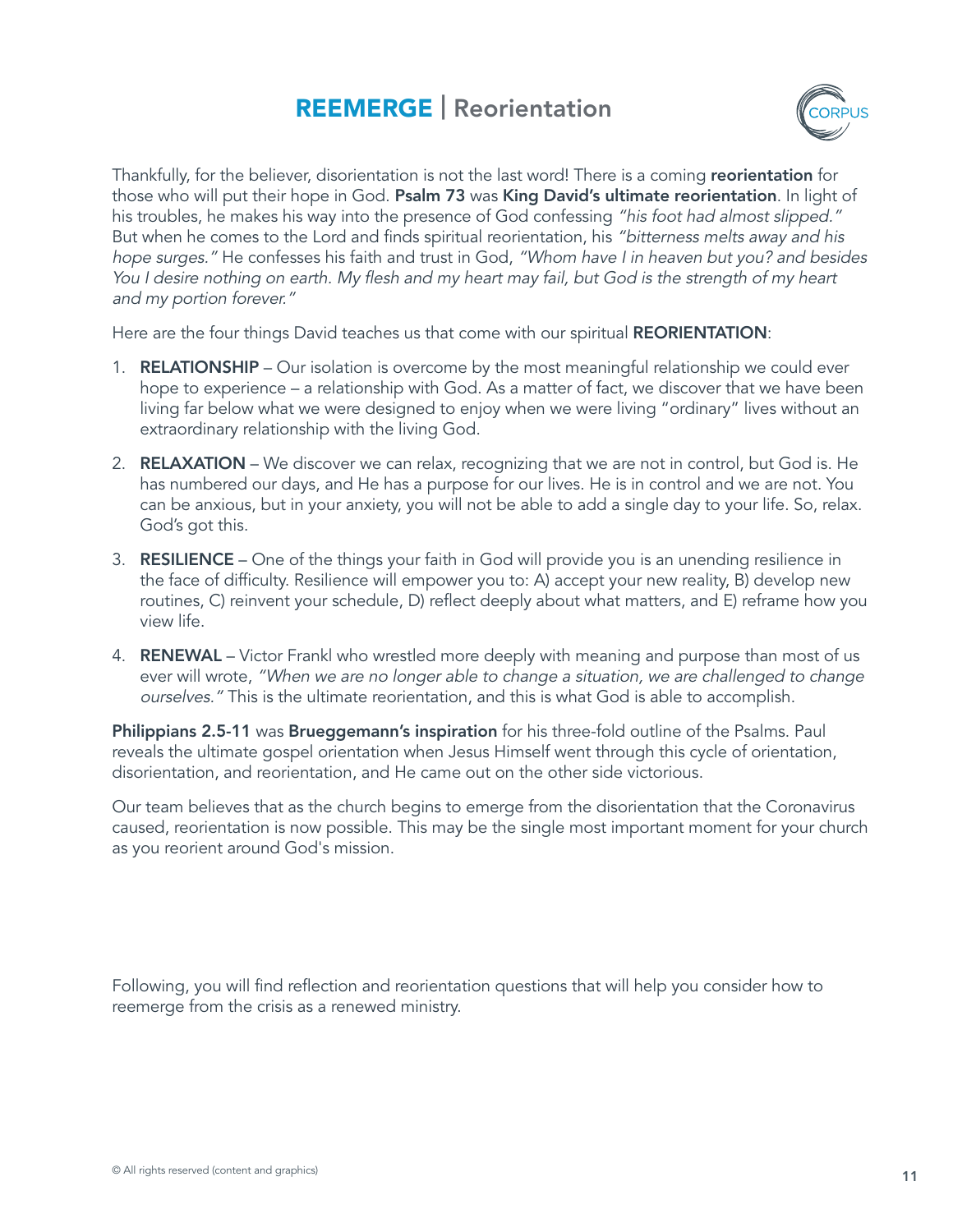

#### REFLECTIONS ON REORIENTATION

Work through the following six questions with your leadership team:

1. You and your team have responded to the crisis and you have learned new lessons and new ways to do ministry. What takeaways from the season of crisis should you carry forward with you?

\_\_\_\_\_\_\_\_\_\_\_\_\_\_\_\_\_\_\_\_\_\_\_\_\_\_\_\_\_\_\_\_\_\_\_\_\_\_\_\_\_\_\_\_\_\_\_\_\_\_\_\_\_\_\_\_\_\_\_\_\_\_\_\_\_\_\_\_\_\_\_\_\_\_\_\_\_\_\_\_\_\_\_\_\_\_ \_\_\_\_\_\_\_\_\_\_\_\_\_\_\_\_\_\_\_\_\_\_\_\_\_\_\_\_\_\_\_\_\_\_\_\_\_\_\_\_\_\_\_\_\_\_\_\_\_\_\_\_\_\_\_\_\_\_\_\_\_\_\_\_\_\_\_\_\_\_\_\_\_\_\_\_\_\_\_\_\_\_\_\_\_\_ \_\_\_\_\_\_\_\_\_\_\_\_\_\_\_\_\_\_\_\_\_\_\_\_\_\_\_\_\_\_\_\_\_\_\_\_\_\_\_\_\_\_\_\_\_\_\_\_\_\_\_\_\_\_\_\_\_\_\_\_\_\_\_\_\_\_\_\_\_\_\_\_\_\_\_\_\_\_\_\_\_\_\_\_\_\_

 $\_$  ,  $\_$  ,  $\_$  ,  $\_$  ,  $\_$  ,  $\_$  ,  $\_$  ,  $\_$  ,  $\_$  ,  $\_$  ,  $\_$  ,  $\_$  ,  $\_$  ,  $\_$  ,  $\_$  ,  $\_$  ,  $\_$  ,  $\_$  ,  $\_$  ,  $\_$  ,  $\_$  ,  $\_$  ,  $\_$  ,  $\_$  ,  $\_$  ,  $\_$  ,  $\_$  ,  $\_$  ,  $\_$  ,  $\_$  ,  $\_$  ,  $\_$  ,  $\_$  ,  $\_$  ,  $\_$  ,  $\_$  ,  $\_$  , \_\_\_\_\_\_\_\_\_\_\_\_\_\_\_\_\_\_\_\_\_\_\_\_\_\_\_\_\_\_\_\_\_\_\_\_\_\_\_\_\_\_\_\_\_\_\_\_\_\_\_\_\_\_\_\_\_\_\_\_\_\_\_\_\_\_\_\_\_\_\_\_\_\_\_\_\_\_\_\_\_\_\_\_\_\_ \_\_\_\_\_\_\_\_\_\_\_\_\_\_\_\_\_\_\_\_\_\_\_\_\_\_\_\_\_\_\_\_\_\_\_\_\_\_\_\_\_\_\_\_\_\_\_\_\_\_\_\_\_\_\_\_\_\_\_\_\_\_\_\_\_\_\_\_\_\_\_\_\_\_\_\_\_\_\_\_\_\_\_\_\_\_

- 2. You have learned to communicate to your people in new ways and using new resources, tools and means. What lessons have you learned about communication with your church that you should continue once the crisis is over? \_\_\_\_\_\_\_\_\_\_\_\_\_\_\_\_\_\_\_\_\_\_\_\_\_\_\_\_\_\_\_\_\_\_\_\_\_\_\_\_\_\_\_\_\_\_\_\_\_\_\_
- 3. You and your leadership have provided resources for spiritual development in unusual ways. How will you continue to provide spiritual resources to your people that help disciple them in the future? \_\_\_\_\_\_\_\_\_\_\_\_\_\_\_\_\_\_\_\_\_\_\_\_\_\_\_\_\_\_\_\_\_\_\_\_\_\_\_\_\_\_\_\_\_\_\_\_\_\_\_\_\_\_\_\_\_\_\_\_\_\_\_\_\_\_\_\_\_\_\_\_\_\_\_\_\_\_\_

\_\_\_\_\_\_\_\_\_\_\_\_\_\_\_\_\_\_\_\_\_\_\_\_\_\_\_\_\_\_\_\_\_\_\_\_\_\_\_\_\_\_\_\_\_\_\_\_\_\_\_\_\_\_\_\_\_\_\_\_\_\_\_\_\_\_\_\_\_\_\_\_\_\_\_\_\_\_\_\_\_\_\_\_\_\_  $\_$  ,  $\_$  ,  $\_$  ,  $\_$  ,  $\_$  ,  $\_$  ,  $\_$  ,  $\_$  ,  $\_$  ,  $\_$  ,  $\_$  ,  $\_$  ,  $\_$  ,  $\_$  ,  $\_$  ,  $\_$  ,  $\_$  ,  $\_$  ,  $\_$  ,  $\_$  ,  $\_$  ,  $\_$  ,  $\_$  ,  $\_$  ,  $\_$  ,  $\_$  ,  $\_$  ,  $\_$  ,  $\_$  ,  $\_$  ,  $\_$  ,  $\_$  ,  $\_$  ,  $\_$  ,  $\_$  ,  $\_$  ,  $\_$  , \_\_\_\_\_\_\_\_\_\_\_\_\_\_\_\_\_\_\_\_\_\_\_\_\_\_\_\_\_\_\_\_\_\_\_\_\_\_\_\_\_\_\_\_\_\_\_\_\_\_\_\_\_\_\_\_\_\_\_\_\_\_\_\_\_\_\_\_\_\_\_\_\_\_\_\_\_\_\_\_\_\_\_\_\_\_

4. You and your team recognize that people desire to reemerge and reengage as the quarantine is lifted. How will you invite your people to engage first? Next? And finally? \_\_\_\_\_\_\_\_\_\_\_\_\_\_\_\_\_\_\_\_\_\_\_\_\_\_\_\_\_\_\_\_\_\_

 $\_$  ,  $\_$  ,  $\_$  ,  $\_$  ,  $\_$  ,  $\_$  ,  $\_$  ,  $\_$  ,  $\_$  ,  $\_$  ,  $\_$  ,  $\_$  ,  $\_$  ,  $\_$  ,  $\_$  ,  $\_$  ,  $\_$  ,  $\_$  ,  $\_$  ,  $\_$  ,  $\_$  ,  $\_$  ,  $\_$  ,  $\_$  ,  $\_$  ,  $\_$  ,  $\_$  ,  $\_$  ,  $\_$  ,  $\_$  ,  $\_$  ,  $\_$  ,  $\_$  ,  $\_$  ,  $\_$  ,  $\_$  ,  $\_$  , \_\_\_\_\_\_\_\_\_\_\_\_\_\_\_\_\_\_\_\_\_\_\_\_\_\_\_\_\_\_\_\_\_\_\_\_\_\_\_\_\_\_\_\_\_\_\_\_\_\_\_\_\_\_\_\_\_\_\_\_\_\_\_\_\_\_\_\_\_\_\_\_\_\_\_\_\_\_\_\_\_\_\_\_\_\_  $\_$  ,  $\_$  ,  $\_$  ,  $\_$  ,  $\_$  ,  $\_$  ,  $\_$  ,  $\_$  ,  $\_$  ,  $\_$  ,  $\_$  ,  $\_$  ,  $\_$  ,  $\_$  ,  $\_$  ,  $\_$  ,  $\_$  ,  $\_$  ,  $\_$  ,  $\_$  ,  $\_$  ,  $\_$  ,  $\_$  ,  $\_$  ,  $\_$  ,  $\_$  ,  $\_$  ,  $\_$  ,  $\_$  ,  $\_$  ,  $\_$  ,  $\_$  ,  $\_$  ,  $\_$  ,  $\_$  ,  $\_$  ,  $\_$  ,

\_\_\_\_\_\_\_\_\_\_\_\_\_\_\_\_\_\_\_\_\_\_\_\_\_\_\_\_\_\_\_\_\_\_\_\_\_\_\_\_\_\_\_\_\_\_\_\_\_\_\_\_\_\_\_\_\_\_\_\_\_\_\_\_\_\_\_\_\_\_\_\_\_\_\_\_\_\_\_\_\_\_\_\_\_\_  $\_$  ,  $\_$  ,  $\_$  ,  $\_$  ,  $\_$  ,  $\_$  ,  $\_$  ,  $\_$  ,  $\_$  ,  $\_$  ,  $\_$  ,  $\_$  ,  $\_$  ,  $\_$  ,  $\_$  ,  $\_$  ,  $\_$  ,  $\_$  ,  $\_$  ,  $\_$  ,  $\_$  ,  $\_$  ,  $\_$  ,  $\_$  ,  $\_$  ,  $\_$  ,  $\_$  ,  $\_$  ,  $\_$  ,  $\_$  ,  $\_$  ,  $\_$  ,  $\_$  ,  $\_$  ,  $\_$  ,  $\_$  ,  $\_$  ,  $\_$  ,  $\_$  ,  $\_$  ,  $\_$  ,  $\_$  ,  $\_$  ,  $\_$  ,  $\_$  ,  $\_$  ,  $\_$  ,  $\_$  ,  $\_$  ,  $\_$  ,  $\_$  ,  $\_$  ,  $\_$  ,  $\_$  ,  $\_$  ,  $\_$  ,  $\_$  ,  $\_$  ,  $\_$  ,  $\_$  ,  $\_$  ,  $\_$  ,  $\_$  ,  $\_$  ,  $\_$  ,  $\_$  ,  $\_$  ,  $\_$  ,  $\_$  ,  $\_$  ,  $\_$  ,  $\_$  ,  $\_$  ,  $\_$  ,

- 5. You and your team have developed and delivered many new things to the church and church members. How will you keep and use the capacity you have created? \_\_\_\_\_\_\_\_\_\_\_\_\_\_
- 6. You and your team have mobilized the church in new ways. What have you learned, and how will you deploy them in the future in light of what you have learned? \_\_\_\_\_\_\_\_\_\_\_\_\_\_\_\_

 $\_$  ,  $\_$  ,  $\_$  ,  $\_$  ,  $\_$  ,  $\_$  ,  $\_$  ,  $\_$  ,  $\_$  ,  $\_$  ,  $\_$  ,  $\_$  ,  $\_$  ,  $\_$  ,  $\_$  ,  $\_$  ,  $\_$  ,  $\_$  ,  $\_$  ,  $\_$  ,  $\_$  ,  $\_$  ,  $\_$  ,  $\_$  ,  $\_$  ,  $\_$  ,  $\_$  ,  $\_$  ,  $\_$  ,  $\_$  ,  $\_$  ,  $\_$  ,  $\_$  ,  $\_$  ,  $\_$  ,  $\_$  ,  $\_$  , \_\_\_\_\_\_\_\_\_\_\_\_\_\_\_\_\_\_\_\_\_\_\_\_\_\_\_\_\_\_\_\_\_\_\_\_\_\_\_\_\_\_\_\_\_\_\_\_\_\_\_\_\_\_\_\_\_\_\_\_\_\_\_\_\_\_\_\_\_\_\_\_\_\_\_\_\_\_\_\_\_\_\_\_\_\_ \_\_\_\_\_\_\_\_\_\_\_\_\_\_\_\_\_\_\_\_\_\_\_\_\_\_\_\_\_\_\_\_\_\_\_\_\_\_\_\_\_\_\_\_\_\_\_\_\_\_\_\_\_\_\_\_\_\_\_\_\_\_\_\_\_\_\_\_\_\_\_\_\_\_\_\_\_\_\_\_\_\_\_\_\_\_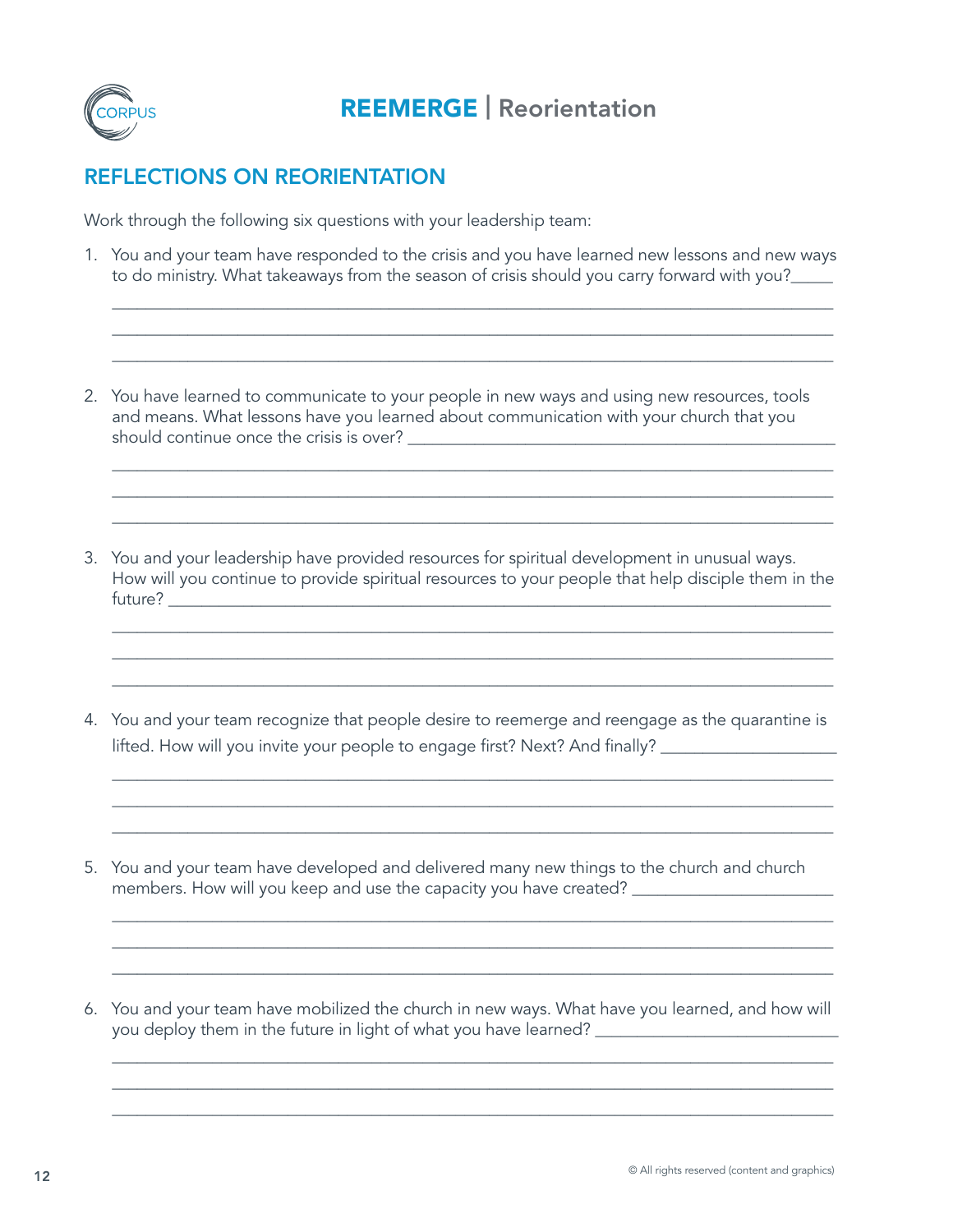## REEMERGE | Minimums of Leadership



#### THE SIX IRREDUCIBLE MINIMUMS OF LEADERSHIP DURING AND AFTER A CRISIS

1. Define the mission.

Mission answers the question: What do we do?

2. Declare the values.

Values answer the question: Why do we it?

3. Determine the strategy.

Strategy answers the question: How do we do it?

4. Discern God's vision.

Vision addresses the question: Where are we going?

5. Decide on the next step that must be made by developing an annual plan.

Annual plan answers the question: Where so we start?

6. Develop the corresponding goals.

Goals answer the question: Are we making progress and making a difference?

Answering these six key leadership questions is required if you are going to be a competent leader. Can you answer each of the questions clearly and concisely? At CORPUS, the entire REFOCUS process is designed to help you provide competent spiritual leadership. Our team would be honored to work with your church and team as you begin taking a long-term view of these six minimums of leadership.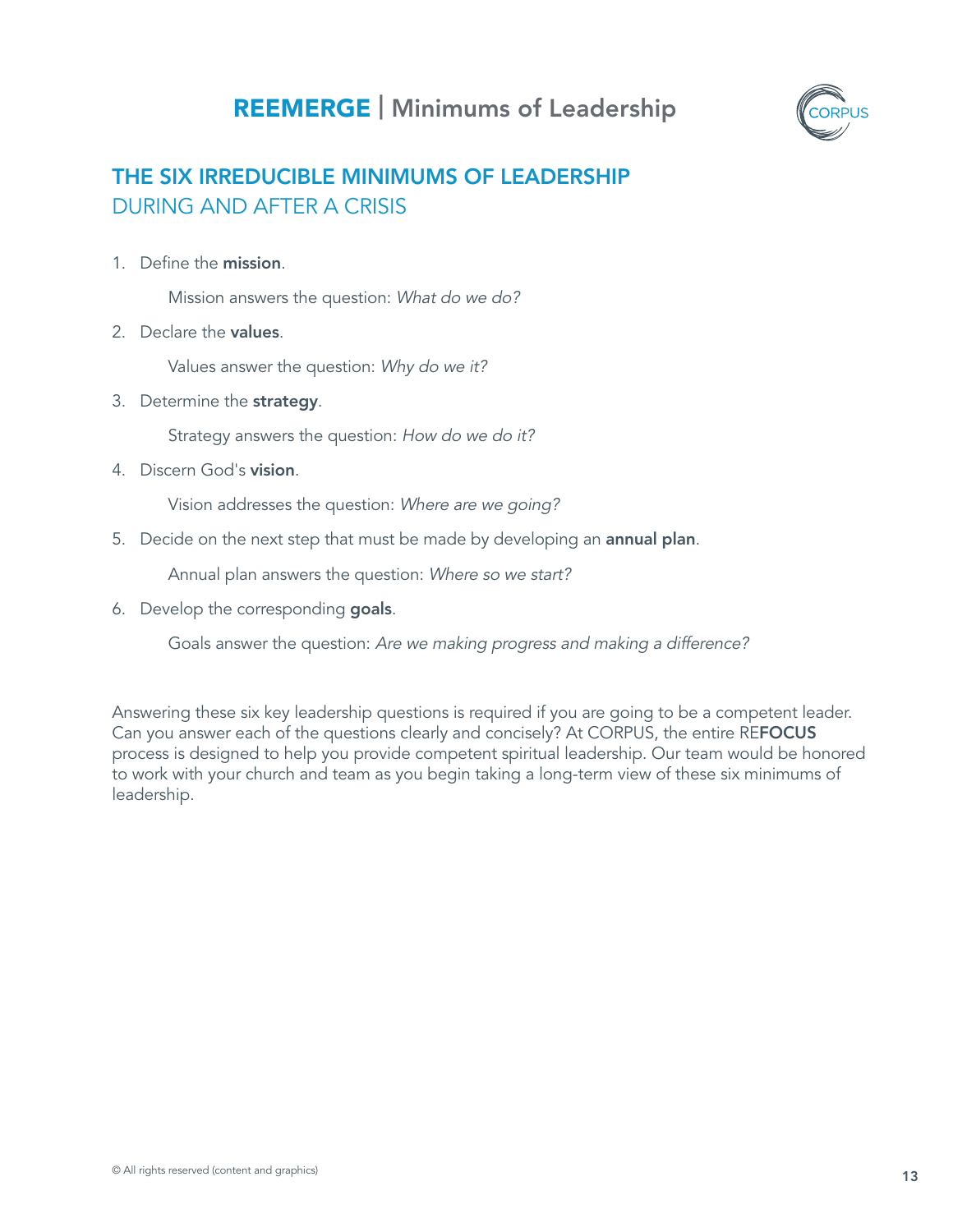

#### SEVENTEEN AREAS OF CHURCH LIFE

In the CORPUS new pastor on-boarding resource, we help pastors assess 17 areas of church life when they enter a new ministry. The 17 categories are essential areas of the ministry with which a new pastor should quickly become familiar. Likewise, as you reemerge from the crisis, you will need to reassess each area of ministry in light of its current condition.

|                                              | Weakness | Struggle | Average | Above<br>Average | Excellent |
|----------------------------------------------|----------|----------|---------|------------------|-----------|
| Ministry vision and direction<br>1.          |          |          |         |                  |           |
| Church culture<br>2.                         |          |          |         |                  |           |
| Staff make-up and capacity<br>3.             |          |          |         |                  |           |
| Lay leadership<br>4.                         |          |          |         |                  |           |
| Spiritual climate of church/membership<br>5. |          |          |         |                  |           |
| Financial position<br>6.                     |          |          |         |                  |           |
| Organizational structure<br>7.               |          |          |         |                  |           |
| Membership makeup<br>8.                      |          |          |         |                  |           |
| 9. Large church ministries (i.e., school)    |          |          |         |                  |           |
| 10. Community needs                          |          |          |         |                  |           |
| 11. Facilities                               |          |          |         |                  |           |
| 12. Missions ministry                        |          |          |         |                  |           |
| 13. Church calendar                          |          |          |         |                  |           |
| 14. Budget processes                         |          |          |         |                  |           |
| 15. Immediate opportunities/threats          |          |          |         |                  |           |
| 16. Life cycle                               |          |          |         |                  |           |
| 17. Systems                                  |          |          |         |                  |           |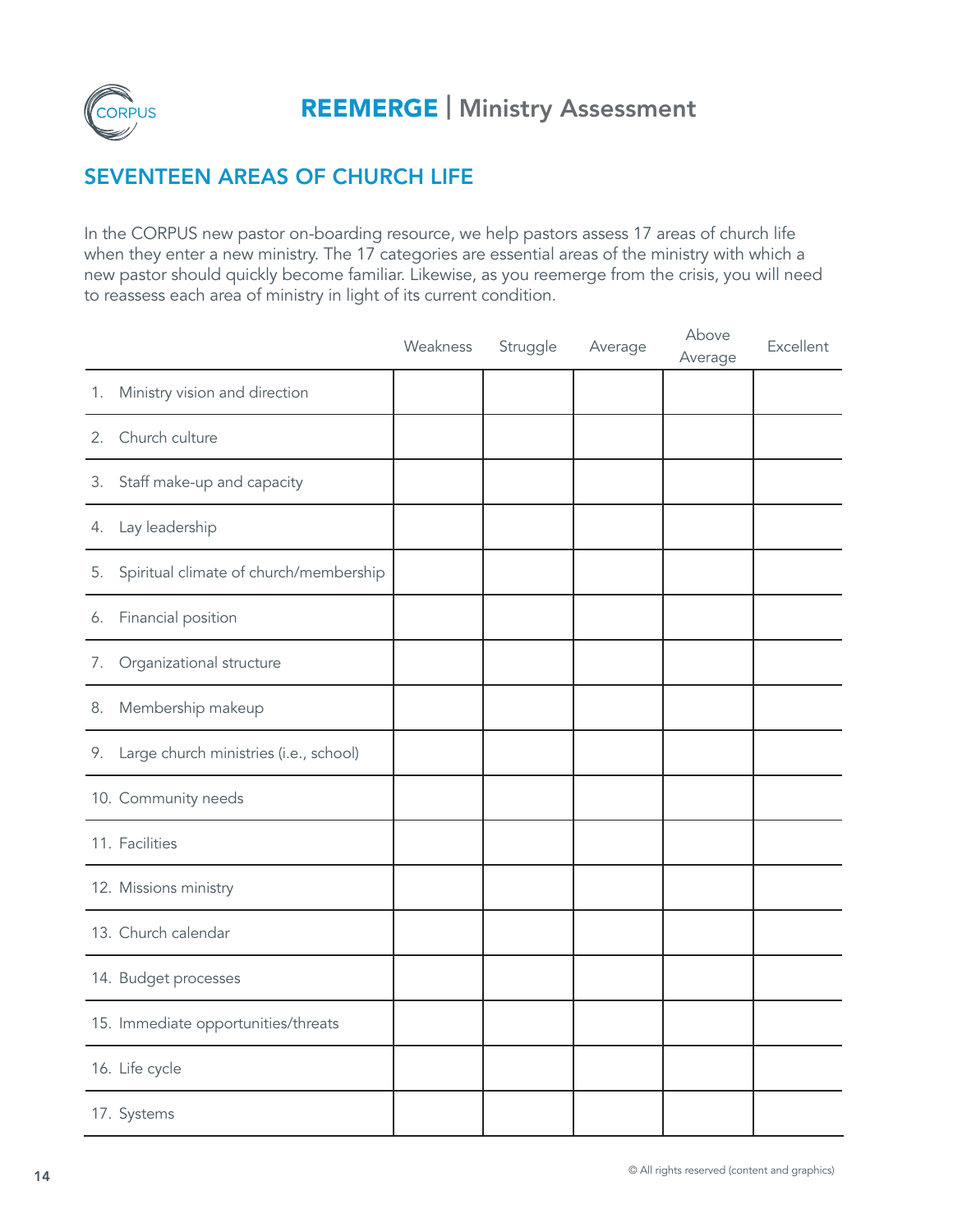## REEMERGE | Red Light, Green Light



The Red Light, Green Light exercise provides you the opportunity to determine how ready the ministry is to emerge or how depressed the ministry currently is. The most negative feelings toward each question are indicated in the -3 range. The most positive feelings toward each question are indicated in the +3 range. If your assessment is neutral in an area, mark your response as a "yellow light" and then reflect on why that is the case. Use the descriptive line to record your thoughts as you work through the exercise.

1. How frozen is the church currently after the pandemic?

| 2. | How much demand is there for the church to gather together as a body?                      |
|----|--------------------------------------------------------------------------------------------|
|    | -3                                                                                         |
|    |                                                                                            |
| 3. | How much fear is there about gathering together?                                           |
|    |                                                                                            |
| 4. | How difficult will it be to relaunch the core ministries?                                  |
|    | -3                                                                                         |
| 5. | Our leaders will be able to lead their ministries as the church reemerges from the crisis. |

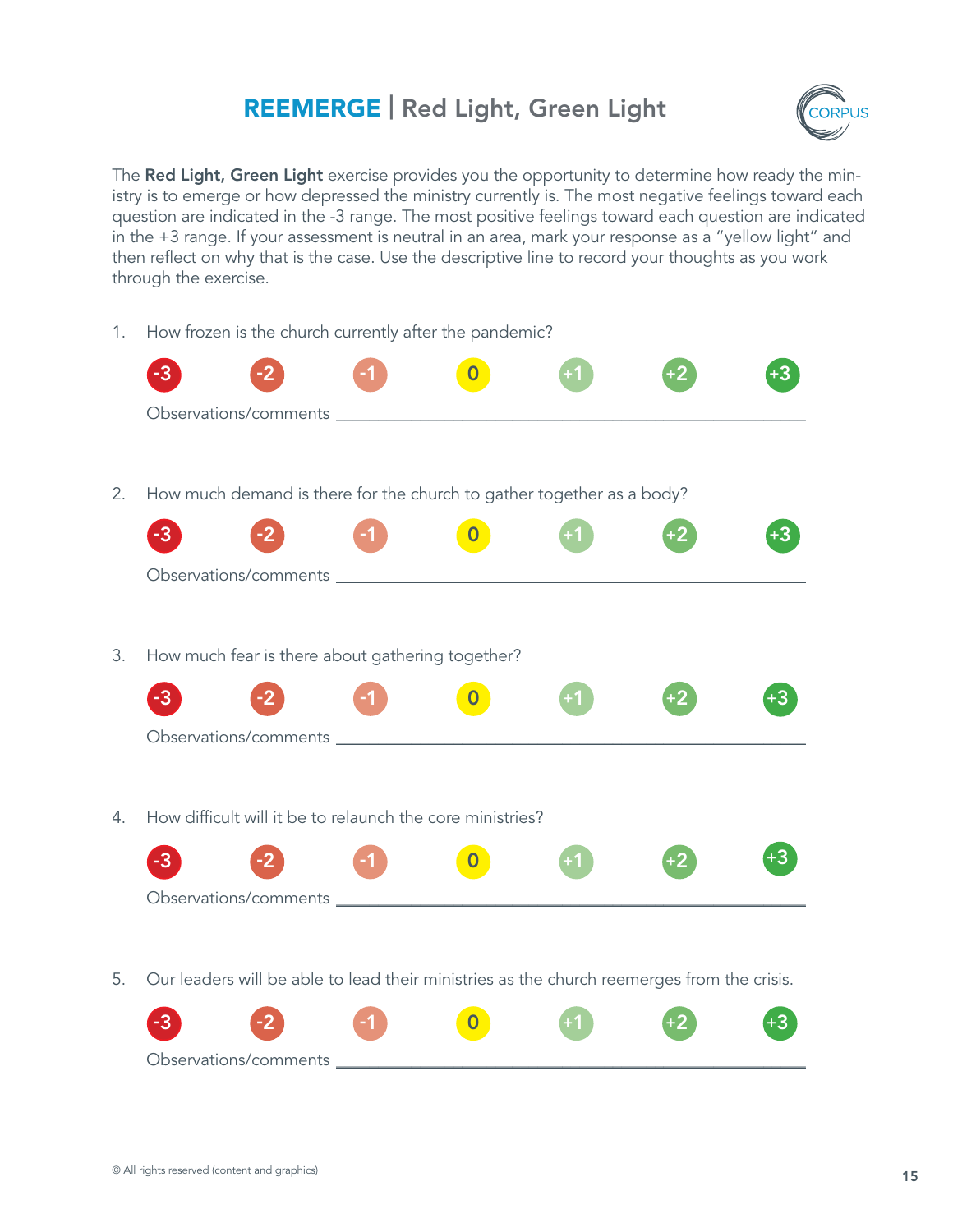

## REEMERGE | Red Light, Green Light

6. Has the church become more intentional about seeing Christ formed in the lives of people during the crisis?

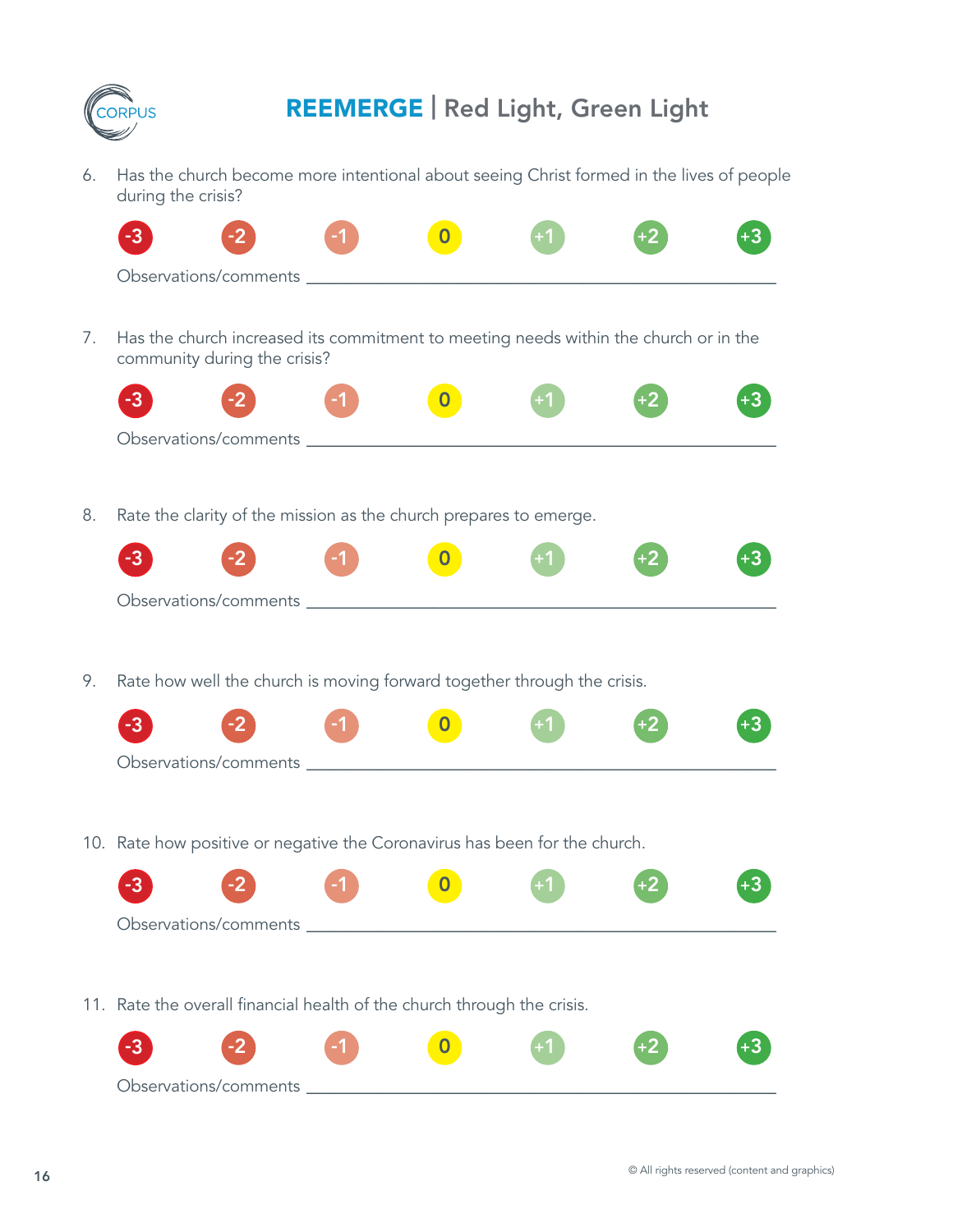#### REEMERGE | Red Light, Green Light



12. Rate how effective the existing organizational structure has been through the crisis.

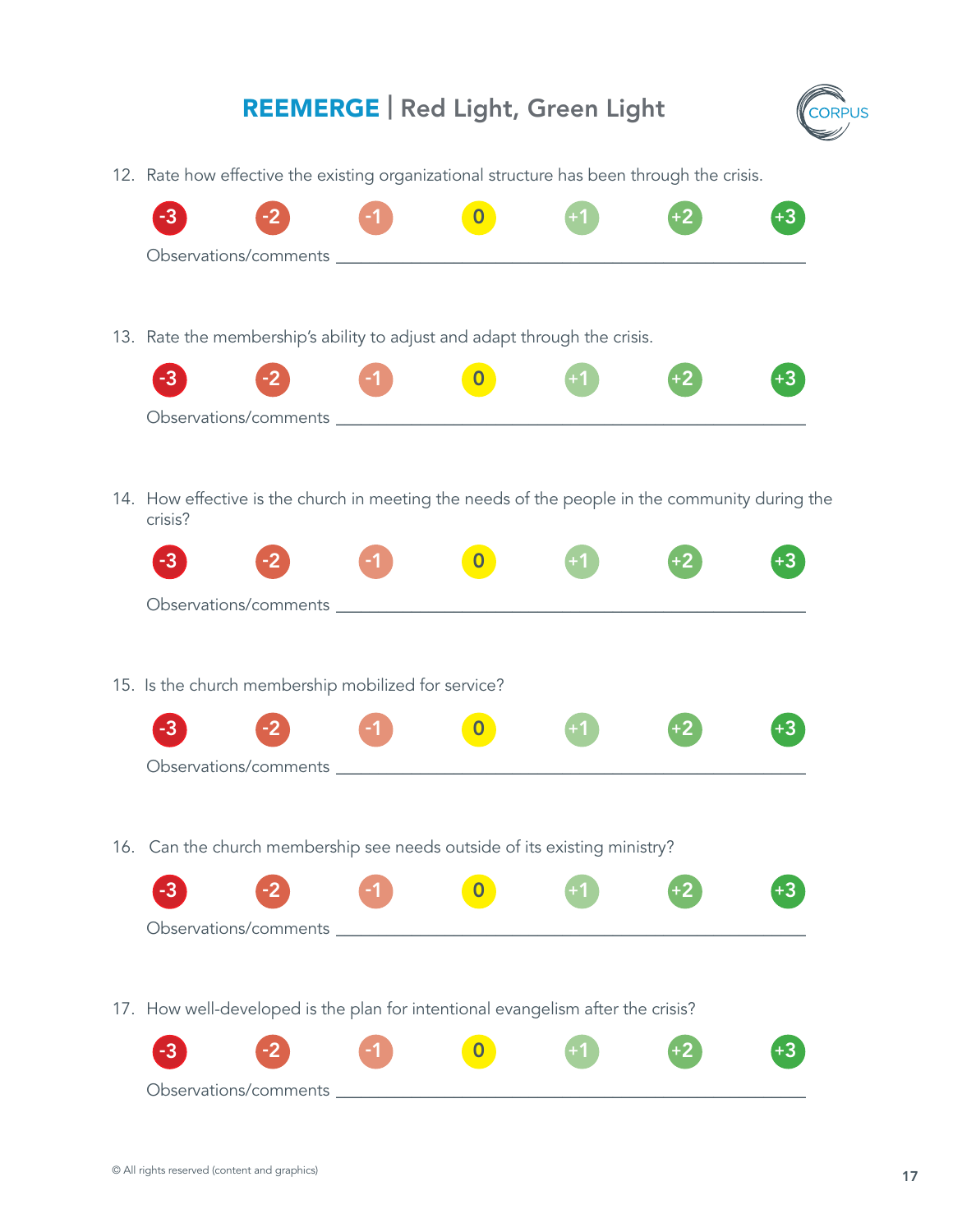

#### **RED LIGHT, GREEN LIGHT SUMMARY**

What conclusions do you make about the current condition of the church as it reemerges from crisis?

| 1. <u>__________________________________</u> |
|----------------------------------------------|
|                                              |
| $\frac{3}{2}$                                |
|                                              |
|                                              |
|                                              |
|                                              |
|                                              |
| 9.                                           |
|                                              |
|                                              |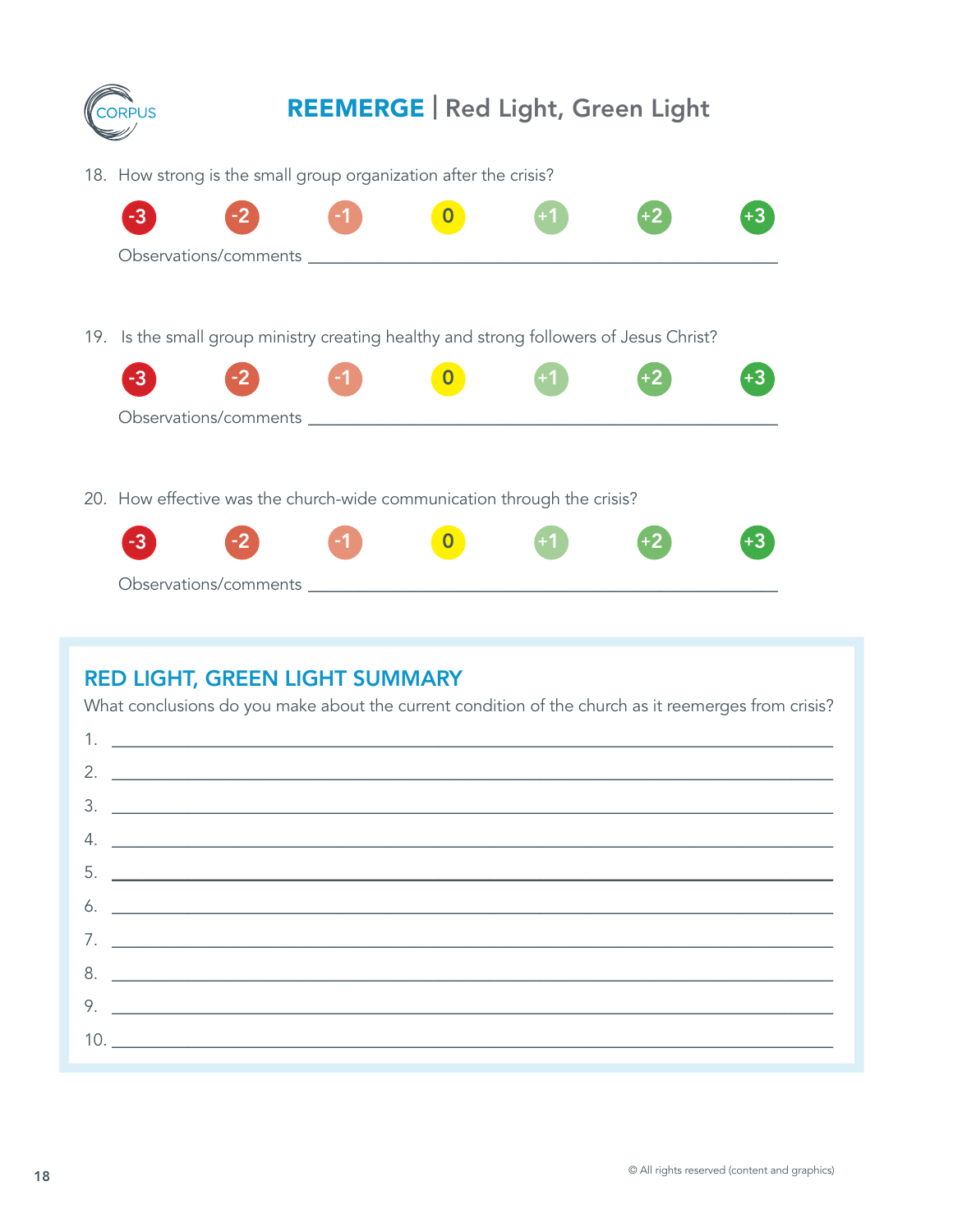

You must be ready to answer the following questions:

1. What limits are there on large group gatherings and how will you have to adjust your gathering strategy to accommodate governmental limitations or people's expectations? \_\_\_\_\_\_\_\_\_\_\_\_ 2. How will you adjust the ordinances as the church reemerges? (i.e. baptism, Lord's Supper) \_\_\_\_\_ 4. What will you communicate about how the building, public spaces, door handles, water 5. How will you take care of babies, preschoolers, and children during church? \_\_\_\_\_\_\_\_\_\_\_\_\_\_\_\_\_\_\_\_\_ 6. Will you continue your online presence and offerings? \_\_\_\_\_\_\_\_\_\_\_\_\_\_\_\_\_\_\_\_\_\_\_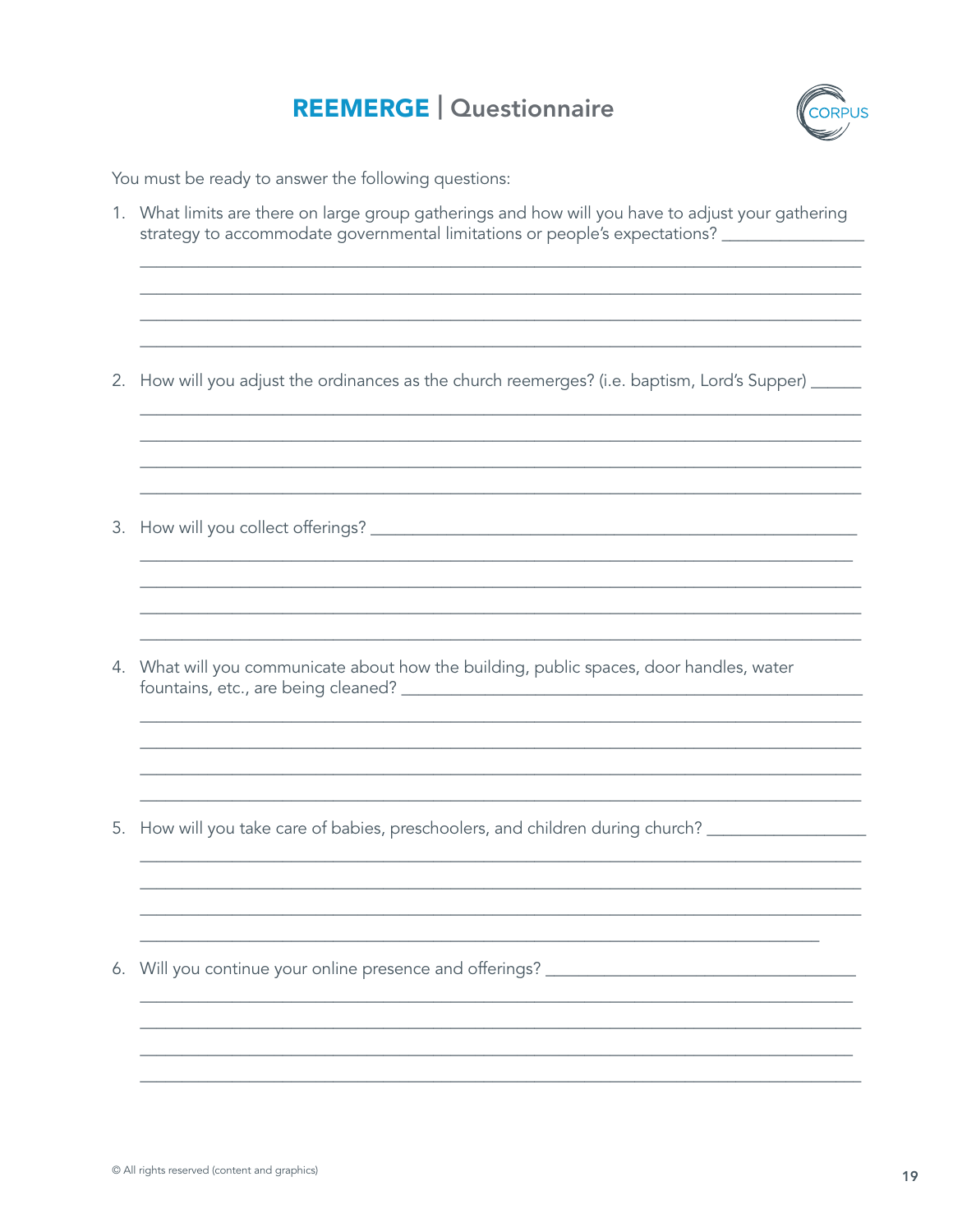

7. How will your first impressions team be trained and how will they ensure the safety of those who 

8. What volunteer teams will you need to mobilize, and how will you retrain them? \_\_\_\_\_\_\_\_\_\_\_\_\_\_\_\_\_

- 9. How will you exhibit hospitality to people who attend when social distancing is still required? \_\_
- 10. How will you phase in worship gatherings, groups meeting, special events (funerals, weddings,  $etc.$ )?  $\qquad \qquad$
- 11. Is there new equipment or a new staff position needed in order to execute your new plans? \_\_\_\_
- 12. Are there new teams you need to execute your plans? \_\_\_\_\_\_\_\_\_\_\_\_\_\_\_\_\_\_\_\_\_\_\_\_\_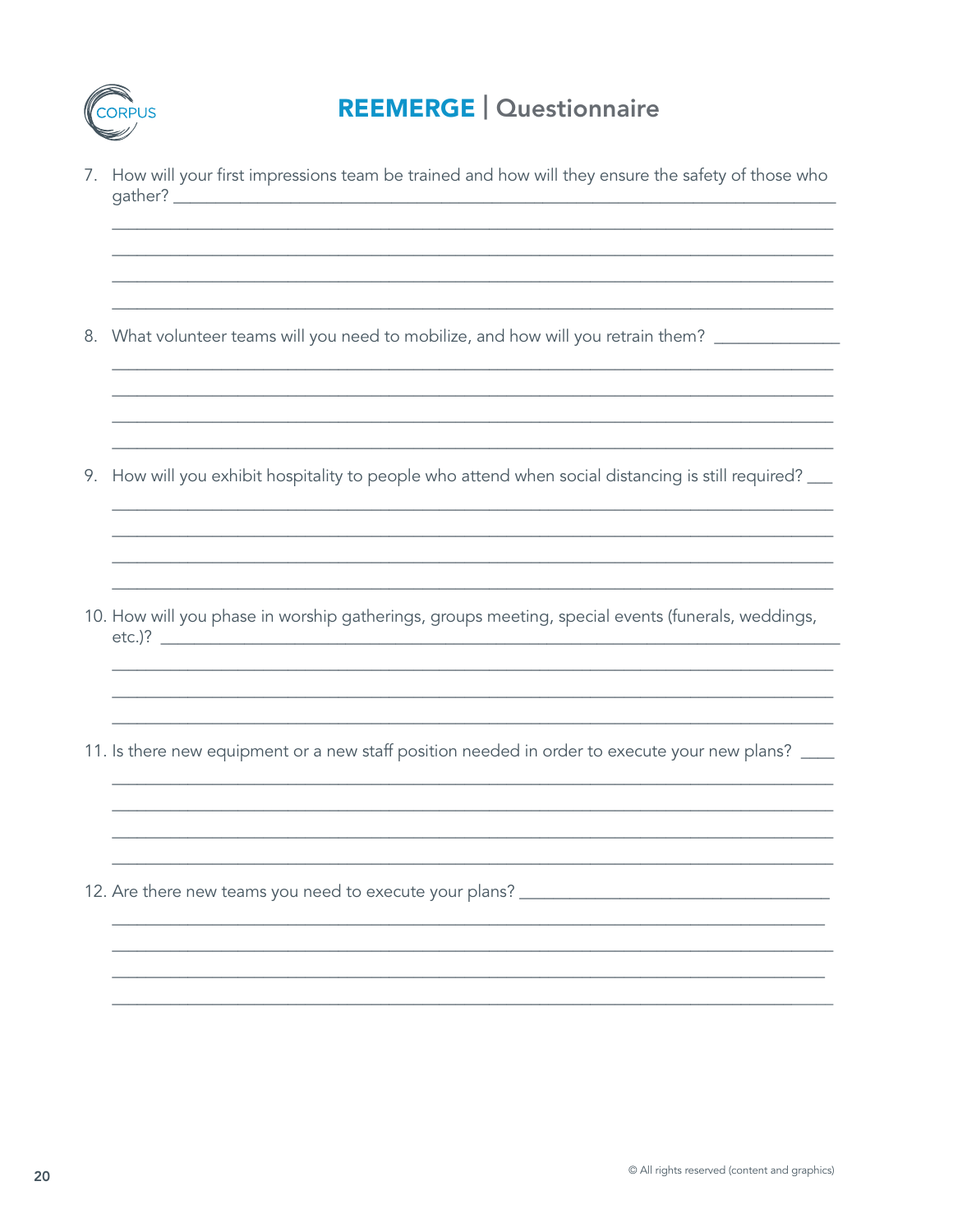

13. What will your security team be advised to do when people hug, stand too close or exhibit 14. How will you monitor how the phase-in is going, and how do you plan to communicate 15. How will you account for the increased expenses and decreased income that most churches are 16. Will the church distribute worship guides, guest cards, and handouts? \_\_\_\_\_\_\_\_\_\_\_\_\_\_\_\_\_\_\_\_\_\_\_\_\_ 17. How will you count people and will you incorporate online attendance in your weekly attendance 18. Will you offer masks and gloves at the entryway of the church? \_\_\_\_\_\_\_\_\_\_\_\_\_\_\_\_\_\_\_\_\_\_\_\_\_\_\_\_\_\_\_\_\_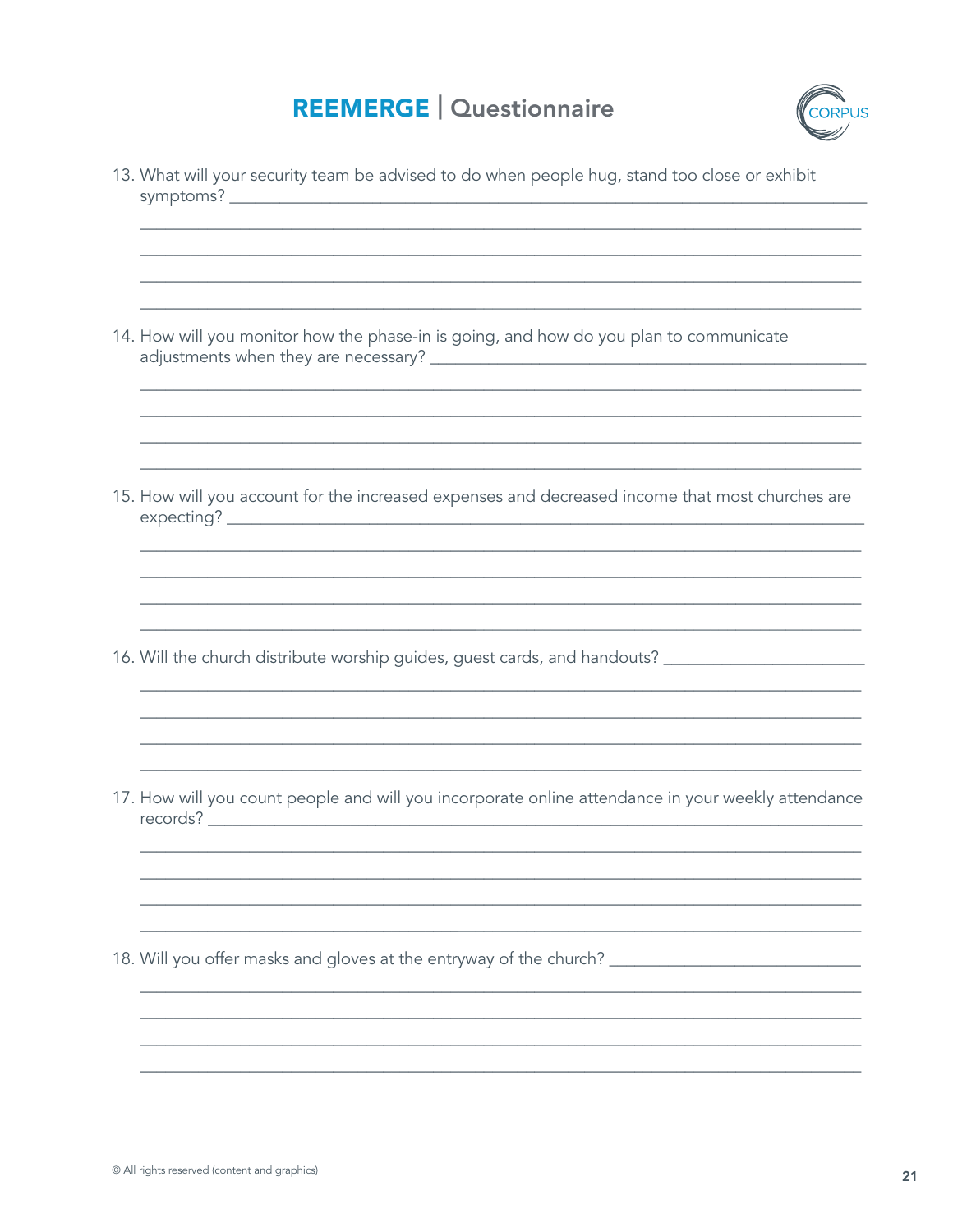

 $\_$  ,  $\_$  ,  $\_$  ,  $\_$  ,  $\_$  ,  $\_$  ,  $\_$  ,  $\_$  ,  $\_$  ,  $\_$  ,  $\_$  ,  $\_$  ,  $\_$  ,  $\_$  ,  $\_$  ,  $\_$  ,  $\_$  ,  $\_$  ,  $\_$  ,  $\_$  ,  $\_$  ,  $\_$  ,  $\_$  ,  $\_$  ,  $\_$  ,  $\_$  ,  $\_$  ,  $\_$  ,  $\_$  ,  $\_$  ,  $\_$  ,  $\_$  ,  $\_$  ,  $\_$  ,  $\_$  ,  $\_$  ,  $\_$  ,  $\_$  ,  $\_$  ,  $\_$  ,  $\_$  ,  $\_$  ,  $\_$  ,  $\_$  ,  $\_$  ,  $\_$  ,  $\_$  ,  $\_$  ,  $\_$  ,  $\_$  ,  $\_$  ,  $\_$  ,  $\_$  ,  $\_$  ,  $\_$  ,  $\_$  ,  $\_$  ,  $\_$  ,  $\_$  ,  $\_$  ,  $\_$  ,  $\_$  ,  $\_$  ,  $\_$  ,  $\_$  ,  $\_$  ,  $\_$  ,  $\_$  ,  $\_$  ,  $\_$  ,  $\_$  ,  $\_$  ,  $\_$  ,  $\_$  , \_\_\_\_\_\_\_\_\_\_\_\_\_\_\_\_\_\_\_\_\_\_\_\_\_\_\_\_\_\_\_\_\_\_\_\_\_\_\_\_\_\_\_\_\_\_\_\_\_\_\_\_\_\_\_\_\_\_\_\_\_\_\_\_\_\_\_\_\_\_\_\_\_\_\_\_\_\_\_\_\_\_\_\_\_\_  $\_$  ,  $\_$  ,  $\_$  ,  $\_$  ,  $\_$  ,  $\_$  ,  $\_$  ,  $\_$  ,  $\_$  ,  $\_$  ,  $\_$  ,  $\_$  ,  $\_$  ,  $\_$  ,  $\_$  ,  $\_$  ,  $\_$  ,  $\_$  ,  $\_$  ,  $\_$  ,  $\_$  ,  $\_$  ,  $\_$  ,  $\_$  ,  $\_$  ,  $\_$  ,  $\_$  ,  $\_$  ,  $\_$  ,  $\_$  ,  $\_$  ,  $\_$  ,  $\_$  ,  $\_$  ,  $\_$  ,  $\_$  ,  $\_$  ,

\_\_\_\_\_\_\_\_\_\_\_\_\_\_\_\_\_\_\_\_\_\_\_\_\_\_\_\_\_\_\_\_\_\_\_\_\_\_\_\_\_\_\_\_\_\_\_\_\_\_\_\_\_\_\_\_\_\_\_\_\_\_\_\_\_\_\_\_\_\_\_\_\_\_\_\_\_\_\_\_\_\_\_\_\_\_  $\_$  , and the set of the set of the set of the set of the set of the set of the set of the set of the set of the set of the set of the set of the set of the set of the set of the set of the set of the set of the set of th  $\_$  , and the set of the set of the set of the set of the set of the set of the set of the set of the set of the set of the set of the set of the set of the set of the set of the set of the set of the set of the set of th \_\_\_\_\_\_\_\_\_\_\_\_\_\_\_\_\_\_\_\_\_\_\_\_\_\_\_\_\_\_\_\_\_\_\_\_\_\_\_\_\_\_\_\_\_\_\_\_\_\_\_\_\_\_\_\_\_\_\_\_\_\_\_\_\_\_\_\_\_\_\_\_\_\_\_\_\_\_\_\_\_\_\_\_\_\_

19. Will you broadcast the worship service into the lobby and other small venue locations? \_\_\_\_\_\_\_\_

20. How do you plan to communicate about upcoming events like summer camp, Vacation Bible School, etc? \_\_\_\_\_\_\_\_\_\_\_\_\_\_\_\_\_\_\_\_\_\_\_\_\_\_\_\_\_\_\_\_\_\_\_\_\_\_\_\_\_\_\_\_\_\_\_\_\_\_\_\_\_\_\_\_\_\_\_\_\_\_\_\_\_\_\_\_\_\_\_\_\_\_\_

Our team is pleased you are using this free resource to help you reemerge from the Coronavirus crisis. We would love to be a part of your church's future revisioning. If you would like to schedule a free phone consultation, you can call 954-557-0855 to schedule a time.